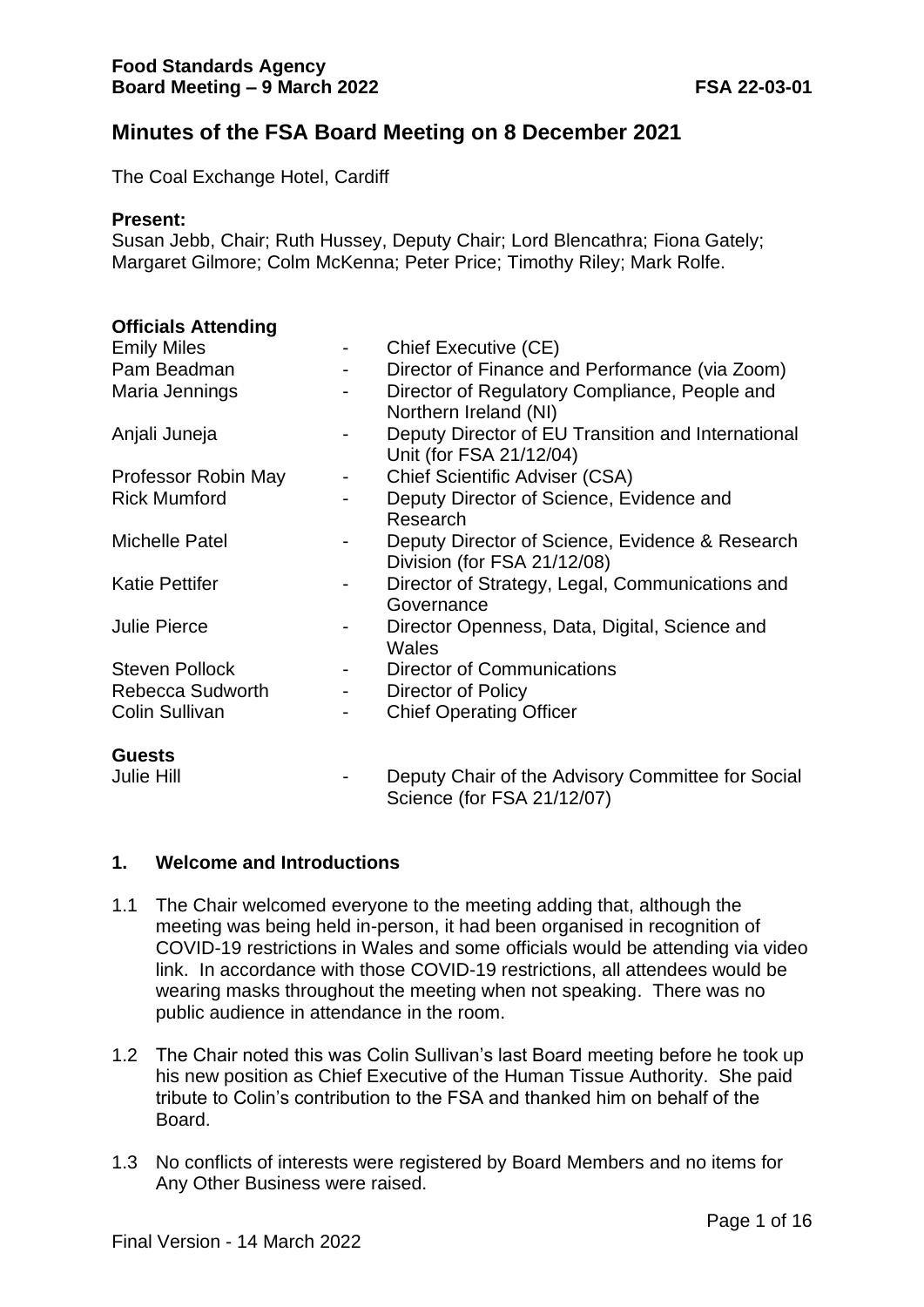- 1.4 The Chair invited Steven Pollock to read out questions received ahead of the meeting relating to the agenda. Questions which did not relate to a paper on the agenda would receive a written reply within 14 working days, which would then be published on our website. Questions received after the deadline would receive a written reply within 14 working days, which would then be published on the FSA website.
- 1.5 Steven read out the following question, which had been received prior to the deadline and related to the agenda, from Kathryn Gilbertson, a partner with Greenwoods GRM:

I note that the achieving business compliance programme paper states at paragraph 3.1 that around 95% of total UK grocery sales are made from ten food retail businesses.

I assume that those food retail businesses are the same retailers regulated by the Grocers Code Adjudicator.

1. Is this correct?

Further that the analysis also indicated that these ten supermarkets generally have a high level of compliance with food hygiene requirements across their portfolio of establishments.

2. What empirical evidence does the FSA have to show that these supermarkets have a high level of food hygiene compliance? Have the supermarkets provided the ABC programme team with copies of their third-party inspection reports for their whole portfolio for a period of three years or more? These reports would show the true level of compliance across the portfolio. I suspect not. Most supermarkets maintain that any non-compliance is a single isolated incident or an 'outlier', but a detailed review will show the actual levels of non-compliance especially in the areas of cleaning, pest control and food hygiene. I question this and I am aware that certain supermarket chains have a history of non-compliance which may not be obvious without this information.

Paragraph 3.1 goes on to say that these establishments are all inspected on a premises-level basis by individual local authorities, although they may have a relationship at a business level with a primary authority for assured advice on regulatory matters.

3. What evidence does the FSA hold to show that all supermarkets are inspected by local authorities? Most supermarkets are rarely inspected. Please confirm the numbers of food hygiene inspections carried out on supermarkets in 2019; 2020 and so far in 2021 including inspections per retail business.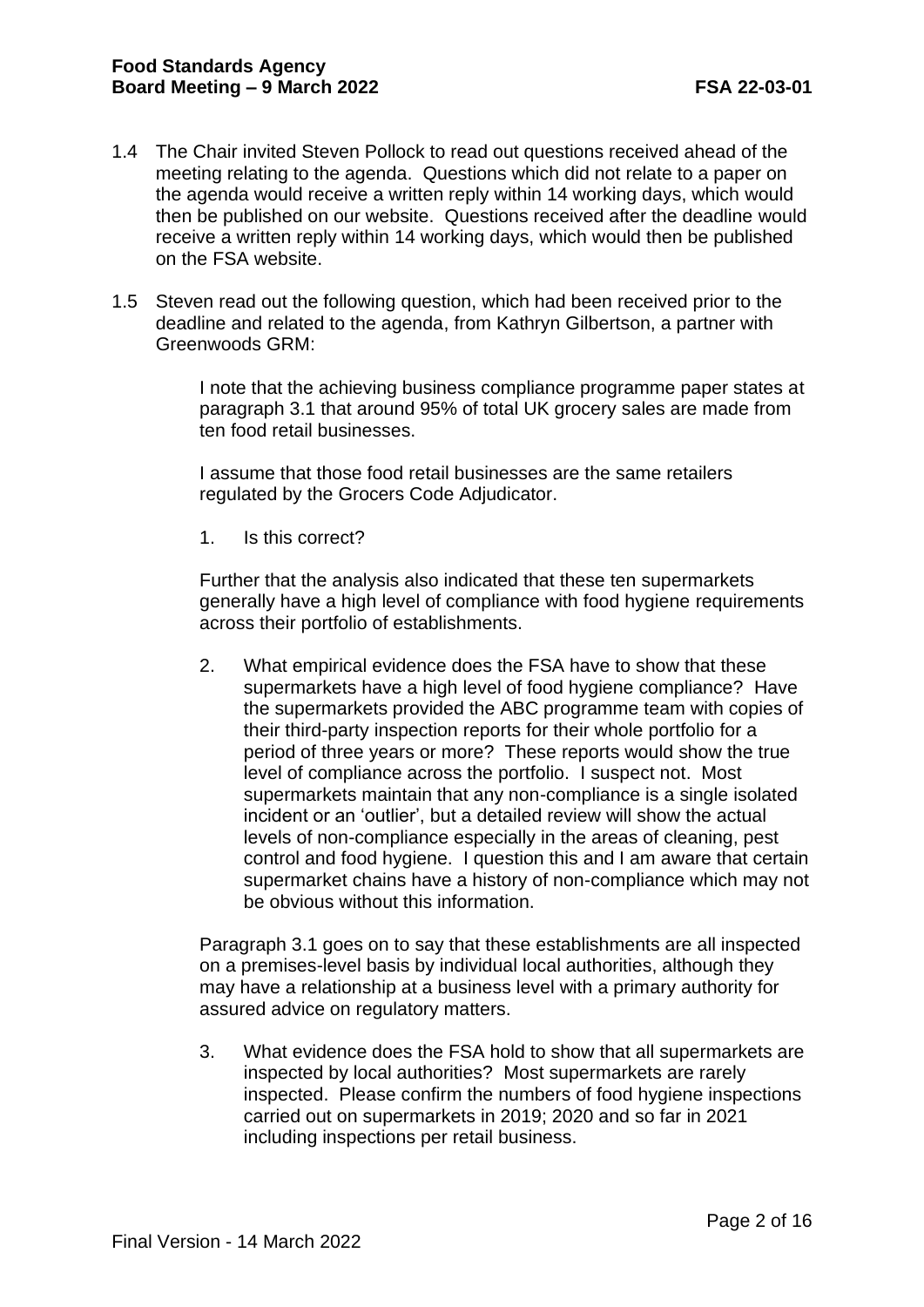- 4. How many supermarkets have received assured advice? I question the accuracy of the statements made in paragraph 3.1. I accept that the supermarkets have set up primary authority partnerships, but few have progressed to obtaining assured advice.
- 1.6 The Chair explained that Katie Pettifer would address the question during the discussion of FSA 21/12/05 Achieving Business Compliance Programme.

### **2. Minutes of 15 September 2021 Board Meeting (FSA 21/12/01)**

2.1 The Board confirmed they were content that the minutes of the meeting on 15 September were an accurate record.

## **3. Actions Arising (FSA 21/12/02)**

3.1 The Board had no comments on the actions noted in the paper.

## **4. Chair's Report (Oral Report)**

- 4.1 The Chair explained that a list of her engagements since the previous Board meeting had been published and included attendance at a meeting of the Northern Ireland Food Advisory Committee (NIFAC); a conference at COP26 in conjunction with Food Standards Scotland (FSS); and delivery of a keynote talk at the Global Food Security conference. She had also met members of the Welsh Food Advisory Committee (WFAC) during the visit to Cardiff for this Board meeting and had visited the Minton, Trahern and Davies Laboratories.
- 4.2 Peter Price welcomed the engagement of the Chair and other Board Members with the members of WFAC and said that, since joining the FSA Board, he had been impressed with the way the FSA captured the interests of Wales and Northern Ireland.
- 4.3 Lord Blencathra noted that nature-based solutions accounted for much of what was on display at COP26 in many of the national pavilions. The UN's Convention on Biological Diversity (CBD COP15) in 2022 would focus on nature and biodiversity. The irreversibility of the extinction of some species, in part as a consequence of food production, should also be recognised as an environmental risk as the FSA considered its future strategy.

### **5. Chief Executive's Report to the Board (FSA 21/12/03)**

5.1 The CE gave an overview of her report covering: EU Exit; Precautionary Allergen Labelling (PAL); and regulated product applications, particularly for Cannabidiol (CBD) products. She said that the situation where CBD products were for sale without having been through the FSA's novel foods market authorisation process was unusual. The FSA had chosen not to insist that all products were removed from sale immediately; nor had it decided to sit back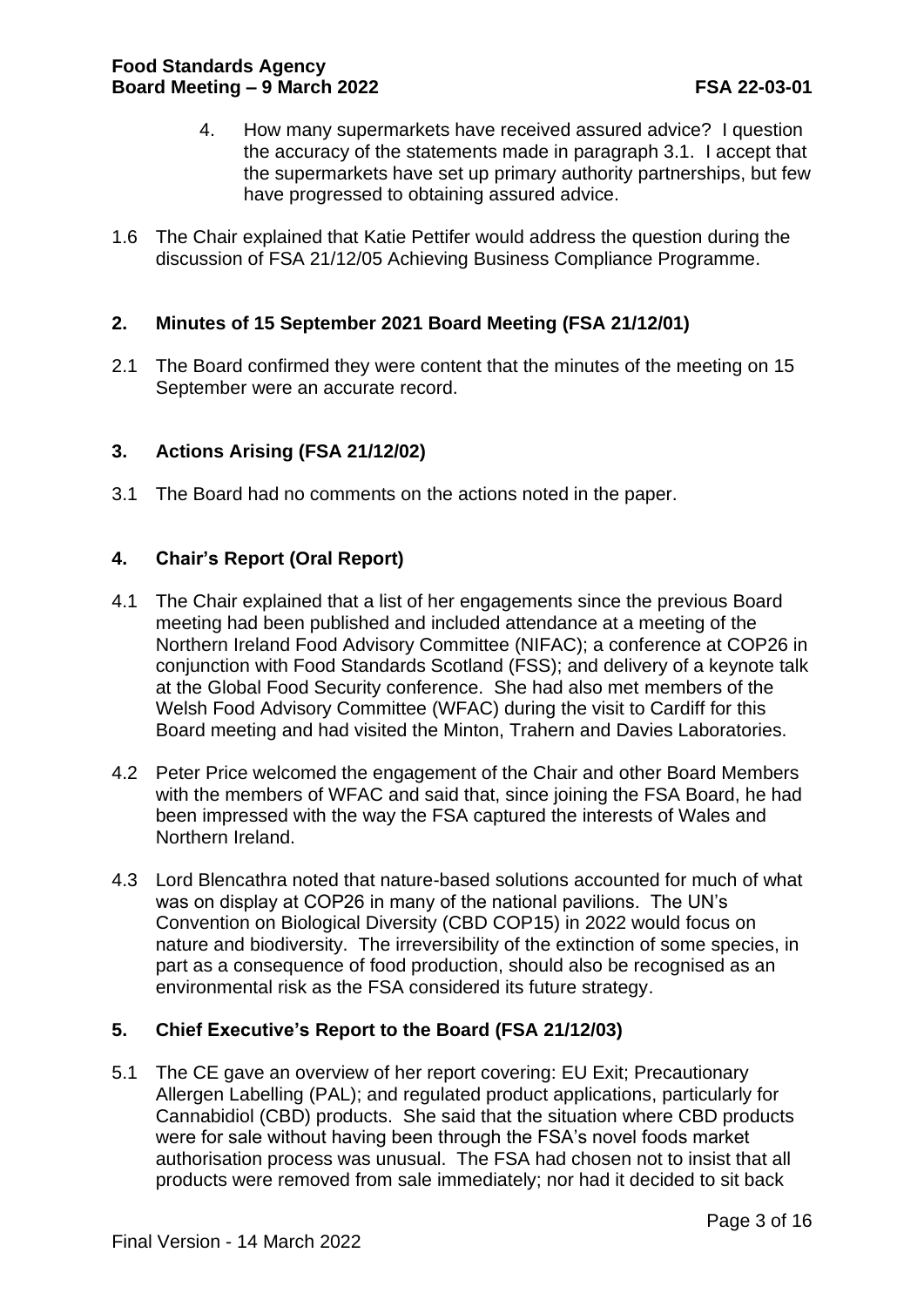and wait for industry to become compliant. Instead, the FSA had balanced consumer safety, proportionality, the need for compliance with the law, and the consumer interest. It had therefore adopted a phased approach. This had begun with consumer advice being issued in February 2020 and had continued with a deadline to receive applications for novel foods authorisation by end March 2021. Now the FSA was triaging applications. This would lead to proportionate enforcement.

- 5.2 At present the FSA was working to triage the applications between those that were not credible and so to be rejected; those where evidence was awaited and there was a credible chance of receiving that evidence; and those where the application had been validated as a credible application and had now moved into the scientific risk assessment stage. She said that the FSA would shortly add applications to two public lists: those applications that were validated; and credible applications that were awaiting further evidence. Once triage was complete and those lists had been fully updated, Local Authorities (LAs) and retailers would therefore have clarity about the products that stood no chance of success in the market authorisation process. Over the next period, the FSA would then determine whether those applications on the two lists would get authorised. Through this phased approach, the FSA would bring the CBD industry gradually into compliance with the law.
- 5.3 The CEO gave a message to consumers on CBD, which was to take care over the products they were using and note the advice that healthy adults should not exceed 70mg of CBD per day; and that vulnerable consumers should not consume it at all. No CBD product had yet been through full market authorisation and therefore none had yet had their safety checks completed.
- 5.4 She said that her message to the CBD industry was that retailers and producers needed to be responsible when marketing and selling these products. Finally, she said that LAs needed to be aware that in the next few months, they would need to step up enforcement on products that stood no chance of being authorised, and that the FSA would work closely with LAs to support them in doing this.
- 5.5 The Chair said that regulated products, including CBD, would likely require a dedicated, regular agenda item for future Board meetings. The FSA would add further applications to the published validation list and commence formal scientific assessment on them and would also publish a list of the applications where work on studies was in train before our March 2021 deadline but where information was being awaited and there was a reasonable expectation that such scientific information would be provided in a timely manner in order that the application would be validated. Where THC products had been found to contain THC, this would require police assistance. There were also questions in some cases around health claims being made on behalf of some of the products. It was clear that CBD was not a straightforward regulated products issue.
- 5.6 Margaret Gilmore asked if more applications for CBD products had been received than had been expected. The CE said there had been 210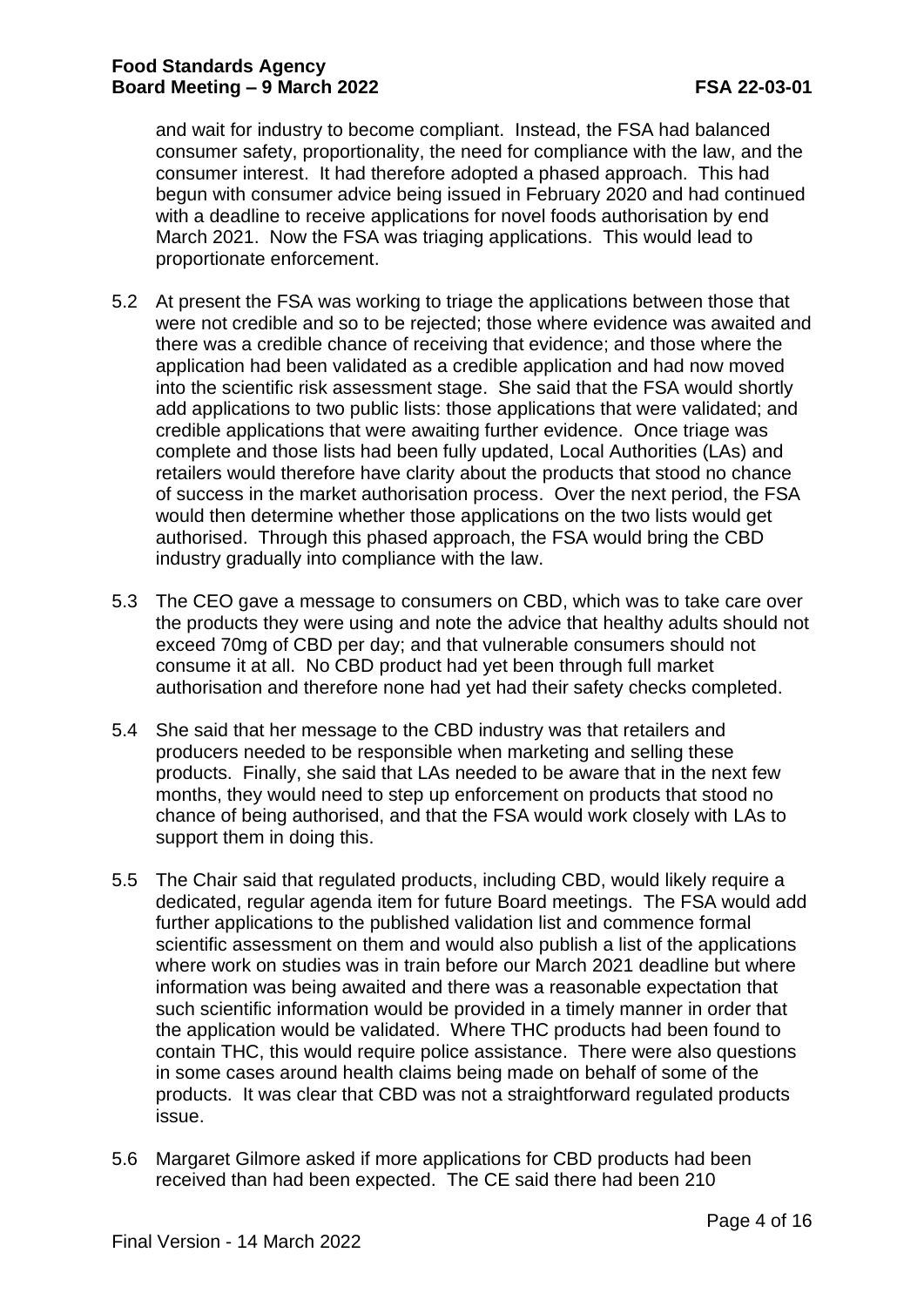applications received and that these represented a far larger number of individual products.

- 5.7 Margaret asked what the risks to consumers could be from unapproved CBD products. The CE said there could be risks both around authenticity and around safety. Since many of the products had not been through the process, it was possible that disreputable actors would attempt to sell products that were not what was claimed. The process required producers to provide evidence that the product was not harmful, in line with the general principles of food law. Ruth Hussey highlighted the need to liaise with the Department of Health and Social Care (DHSC) about if and how harms from CBD products were monitored.
- 5.8 Mark Rolfe asked if it was understood what attracted consumers to use CBD products. The CE said that the FSA's consumer research from 2020 suggested that people buying CBD products felt they helped with sleep, or with combatting anxiety but none of these benefits were proven.
- 5.9 Mark asked what could be done to help LAs identify legitimate products for enforcement purposes. The CE said the application process required producers to identify, not only the substance or ingredient that required approval, but also any products they were producing that contained that substance. Rebecca Sudworth said an initial list of validated products had been published and was being used by LAs for enforcement purposes. The CE highlighted that responsible retailers needed to be confident that the products they were stocking were safe and had not been rejected. Fiona Gately highlighted the need for a communications campaign to raise awareness of the publication of the approved products list.
- 5.10 Timothy Riley asked a question about shellfish production and water sewerage levels. Peter Price noted the particular importance of these issues in North Wales given the value of the shellfish market and asked whether there was increasing concern about water quality. The CE said LAs operated official controls for shellfish. Sampling was taking place and the FSA looked at the results from the point of view of food safety, but the FSA did not have responsibility for assessing water quality, which was the responsibility of the Environment Agency. It was known that norovirus could be an issue and consumers should take care when cooking and eating shellfish.
- 5.11 Robin May, the Chief Scientific Adviser (CSA), explained there had been meetings with the Met Office on the subject of water run-off and it had been raised within the PATH-SAFE group. It had been noted that levels of some pathogens, such as E. coli, which the FSA would test for, could often be indicative of levels of other contaminants.
- 5.12 Timothy asked if the appropriateness of feed additives for the mitigation of methane production would be considered, noting differences in methane production between cereal-fed and grass-fed livestock meant they may not be required in all cases. The CE said animal feed was only assessed by the FSA on a food safety basis but if there were considered to be environmental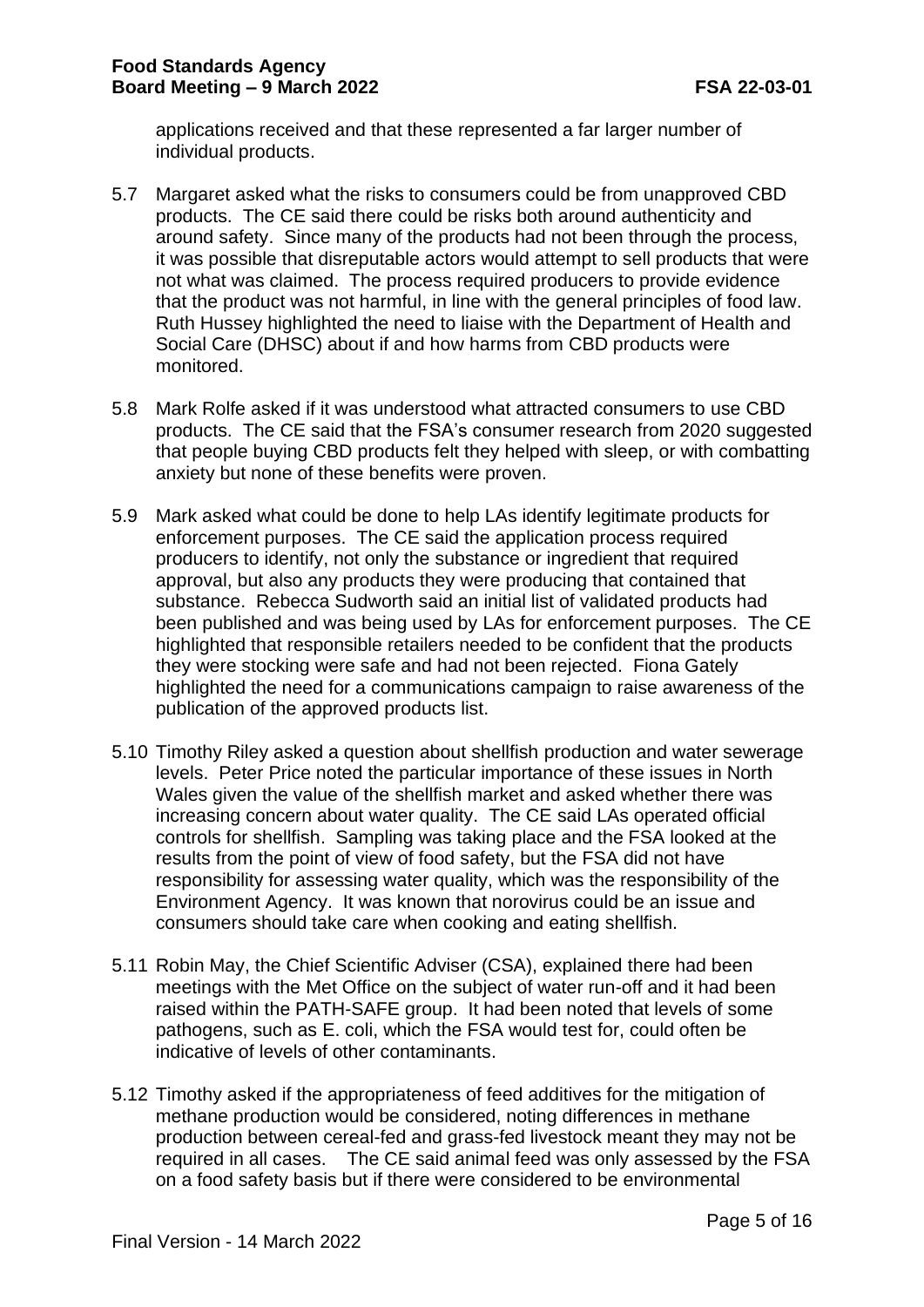implications, this would be flagged to the Environment Agency. Rebecca added that feed additives were included in the list of applications going through the regulated products process, published on the FSA website, in line with the FSA's commitment to transparency.

5.13 The CSA said there were ongoing discussions with Defra, who were the lead department for this issue, about the production of guidance around how feed additives interacted with changes in diet.

## **6. FSA EU Transition Update (FSA 21/12/04)**

- 6.1 The Chair invited Anjali Juneja to deliver an update on EU Transition, as we approached one year since the end of the transition period. Anjali gave a brief overview of the paper covering the Northern Ireland Protocol (NIP); contributions to Section 42 reports; and principles for managing divergence.
- 6.2 Mark said in previous discussions it had been noted that it was in consumers' interests to maintain as unified a system as possible and avoid divergence. He asked whether this had changed. Anjali said changes that had occurred since that was agreed, including the NIP, meant this principle was not realistic as a starting point but the food safety and consumer interests' aspects were still central to the FSA's approach. The CE added that alignment was not an end in itself and was only valuable in the extent to which it served the consumer interest; food safety and public health would remain the FSA's focus. The Chair suggested the wording could be revised to ensure this was not misinterpreted. The Board indicated that they agreed it was appropriate to update the principle as discussed, taking into account the discussion.
- 6.3 Mark commented on the challenges that were facing Port Health Authorities in recruiting staff from the same small pool and asked what could be done to help expand the pool of by increasing numbers within the relevant professions. Peter said support for the LAs that contained Wales's two main ports would be important. Anjali explained the majority of staff required by Port Health Authorities had already been recruited and the FSA was giving support and providing training.
- 6.4 Colm McKenna asked whether preparations were sufficiently advanced for the implementation of import controls by the middle of 2022. Anjali said there was confidence this was the case for pre-notifications and some traders had already begun to pre-notify on a voluntary basis.
- 6.5 Peter noted the close ties between Wales and Scotland as well as the complexity caused by goods leaving Wales for Northern Ireland by transiting through the Republic of Ireland. Anjali said there was a close working relationship with FSS, and discussions covered issues affecting all four nations of the UK. For transit through the Republic of Ireland, Welsh Government was the lead authority for Business Continuity Plans and on the infrastructure project with respect to any potential Border Control Points in Wales.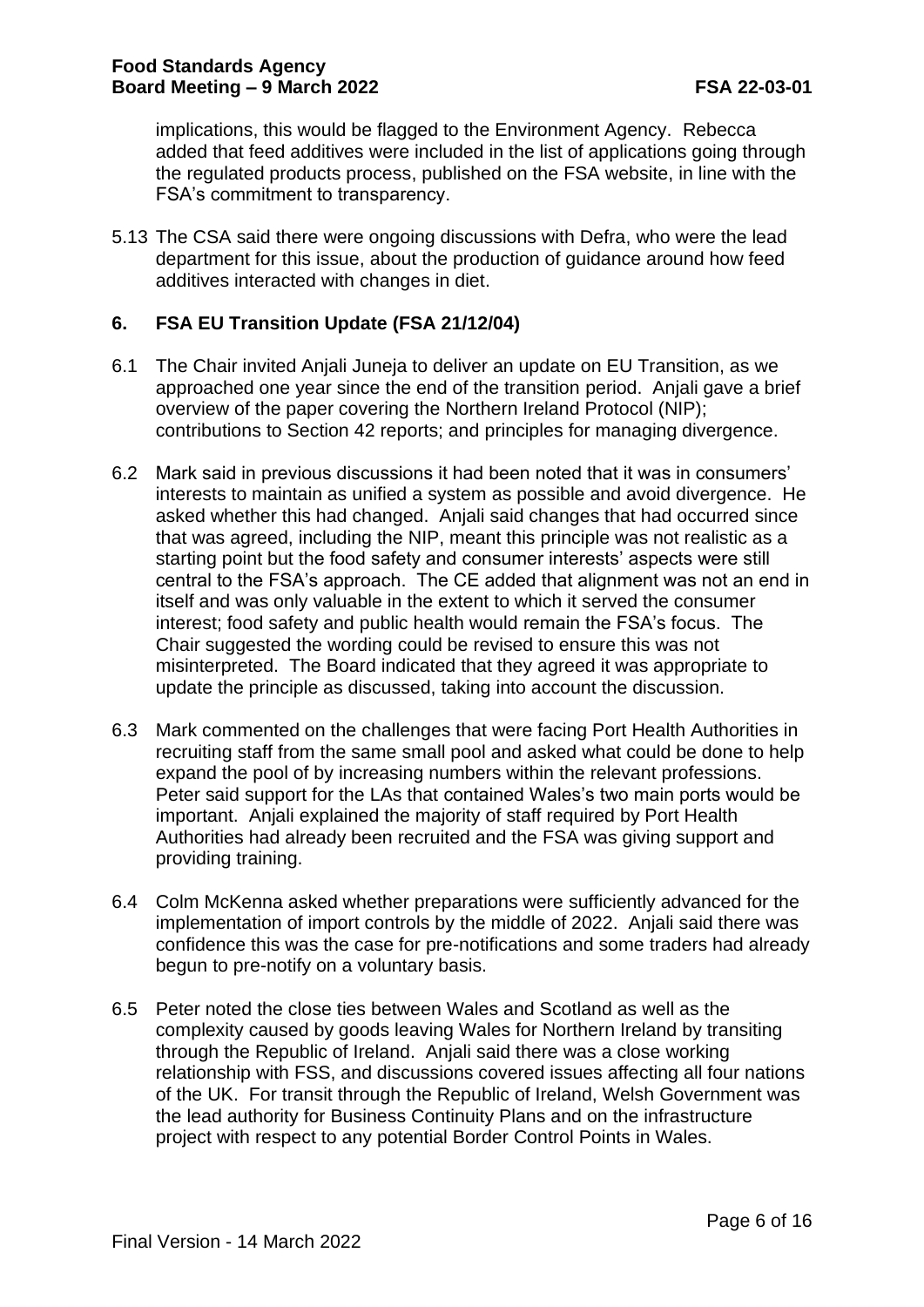- 6.6 The Chair asked about the Section 42 reports. Anjali said these were a requirement from the Agriculture Act that concerned new trade agreements and did not apply to existing trade agreements. The FSA and FSS were able to feed into the reports, but discussions were ongoing as to how this would happen.
- 6.7 Colm noted the discussions around the NIP focused on divergence in Northern Ireland, but the issue extended across the UK. He asked how the FSA would keep apprised of changes in the EU position in time to be able to effectively regulate any potential divergence that could occur between Northern Ireland and Britain and how consistent advice could be given to the governments across the four nations on any emerging divergence. The Chair added there could be rare circumstances where consumer interests would not be the same across the four nations and this would also need to be accounted for. The CE said there was a team that monitored EU regulations and changes to those regulations. There was also a post that the FSA funded at the UK's mission to the EU. To ensure consistency, advice was formed, collectively with FSS and in line with the Risk Analysis Process (RAP). Ministers across the four nations would be advised of the approach at the same time, incorporating and explaining any relevant contextual factors within the relevant jurisdictions.
- 6.8 The Chair welcomed efforts to maintain the FSA's international networks and Steve Wearne's recent appointment as the Chair of CODEX Alimentarius was noted in this context. The Board had agreed it was appropriate to change the principle around alignment in the consumer interest and had advised consideration of whether the wording used to express the new principle was open to misinterpretation.

## **7. Achieving Business Compliance Programme (FSA 21/12/05)**

- 7.1 The Chair invited Katie Pettifer and Carmel Lynskey to introduce this item. The Chair noted her recent visits to LAs to see the work of Environmental Health Officers (EHOs) which had demonstrated the importance and need for the work of this programme. Katie gave an overview of the programme including work to modernise the approach to enterprise level approaches; food sold online; making regulation more proportionate; and the guiding principles emerging from pilots of the new enterprise level regulatory approaches. She asked the Board to comment on the enterprise level approaches, noting plans for pilots for new ways of regulating, drawing on retailers' business level assurance and audit systems; and the principles to ensure regulatory assurance set out in the paper. She also asked the Board to endorse the programme objectives set out in Annex A of the paper.
- 7.2 Carmel answered the question from Kathryn Gilbertson, which had been read out at the start of the meeting. She explained that the Groceries Code Adjudicator regulated the way in which retailers treated their suppliers and all ten of the large, influential retailers identified by the FSA were regulated by the Groceries Code Adjudicator. These retailers were known to be highly compliant as all of their stores received regular inspection by LAs. In 2019, over 3,000 of their stores were inspected and 98% received a Food Hygiene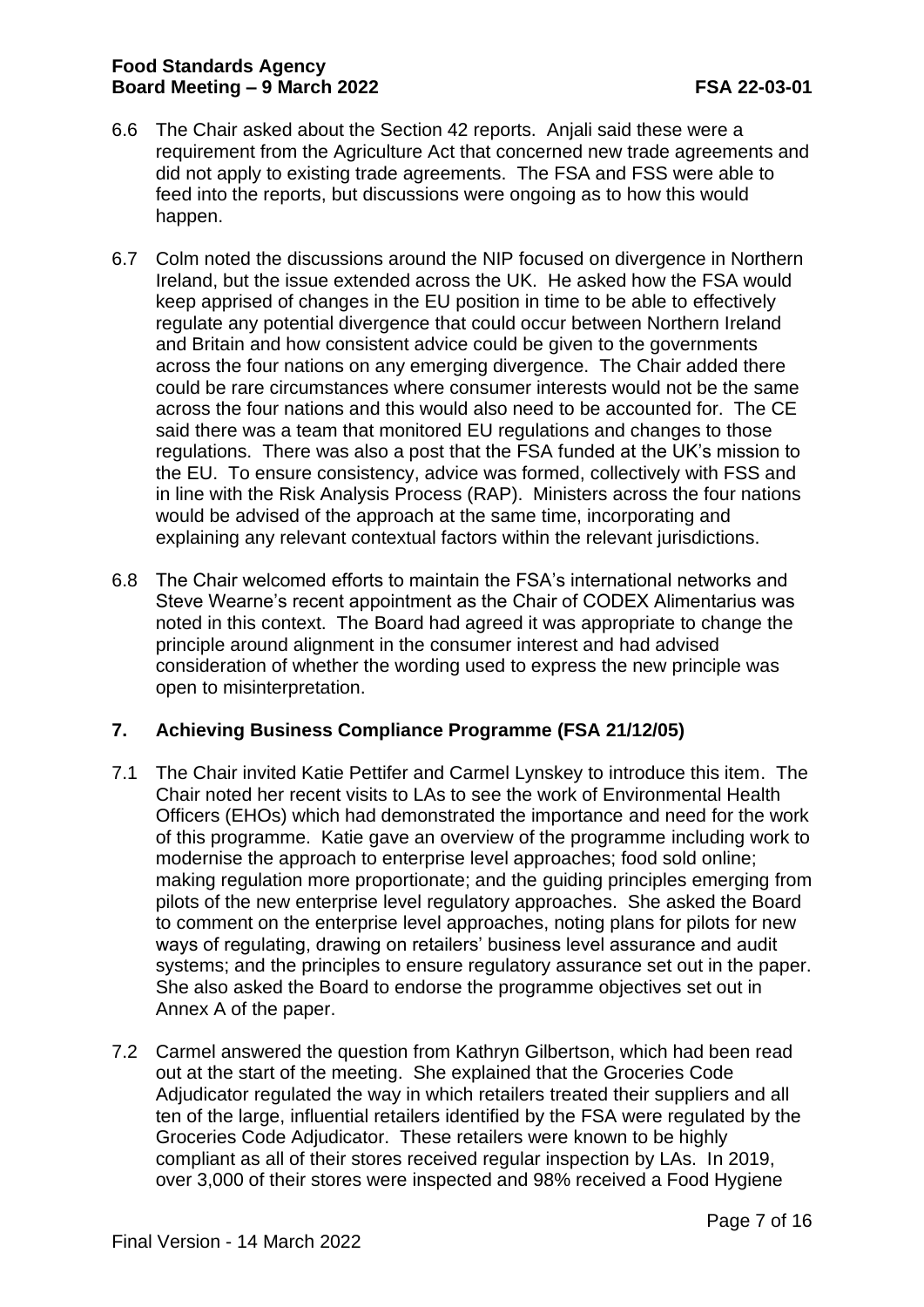Rating Scheme (FHRS) score of four or five: highly compliant. Due to the pandemic, it had not been possible for LAs to carry out the normal frequency of inspections but over 1,800 stores were inspected in 2020 and 99% of those also received an FHRS score of four or five. On the question of Primary Authority (PA) advice, Carmel said all ten of the identified retailers had a PA relationship in England with eight having received PA advice. Six had a PA relationship in Wales, five of which had received PA advice. A written response with more detailed figures would be provided.

#### **Carmel Lynskey to provide a written response to the question Action 1 from Kathryn Gilbertson containing more detailed figures.**

- 7.3 Mark asked whether the modernised food standards delivery model and the modernised food hygiene delivery model should be referred to in the same way in the description of the programme. Maria Jennings explained that the delivery model for food standards had never been as effective as had been hoped and required rebuilding. The new model was now close to being finalised. Conversely, the food hygiene model had worked well for a long time and underpinned the FHRS. The ambition was to modernise the model to incorporate the use of new technology but remain in line with the objectives of the programme.
- 7.4 Mark asked whether compliance at premises level was compatible with the enterprise level approach and suggested that both should be maintained. Carmel said the programme was still in the design stage, collaboratively with LAs, Primary Authorities and businesses. The required system for verification would be key and would become better understood as the pilots progressed.
- 7.5 Mark said the answer to the question posed in the paper around what success looked like would be in-keeping with the FSA's goals of 'food is safe' and 'food is what it says it is'. The CE said enterprise level approaches would begin with a focus on food hygiene rather than standards and would be working with retailers rather than manufacturers or caterers. The inclusion of enterprise level approaches for other business types than big retailers would be a change in programme scope which would need to be formally reviewed and decided by the Executive before seeking the approval of the Board.
- 7.6 Peter said when the term 'influential businesses' was used in the paper, it was understood this referred to their market dominance, but it was open to misinterpretation that they had influence over the FSA. He encouraged an alternative wording such as 'larger market impact businesses.'
- 7.7 Lord Blencathra said he endorsed the approach set out in the paper and noted the visit to Cardiff Metropolitan University that some Board Members had undertaken the previous day. He asked about food delivery businesses and whether they had any responsibility for the safety of the food that they were delivering and whether the origin of the food was clear to the person ordering it online. Katie noted that some of the online food aggregators, for whom the couriers operated, could be helpful to the FSA as they had a high degree of influence with the businesses which sold through them. They were also data-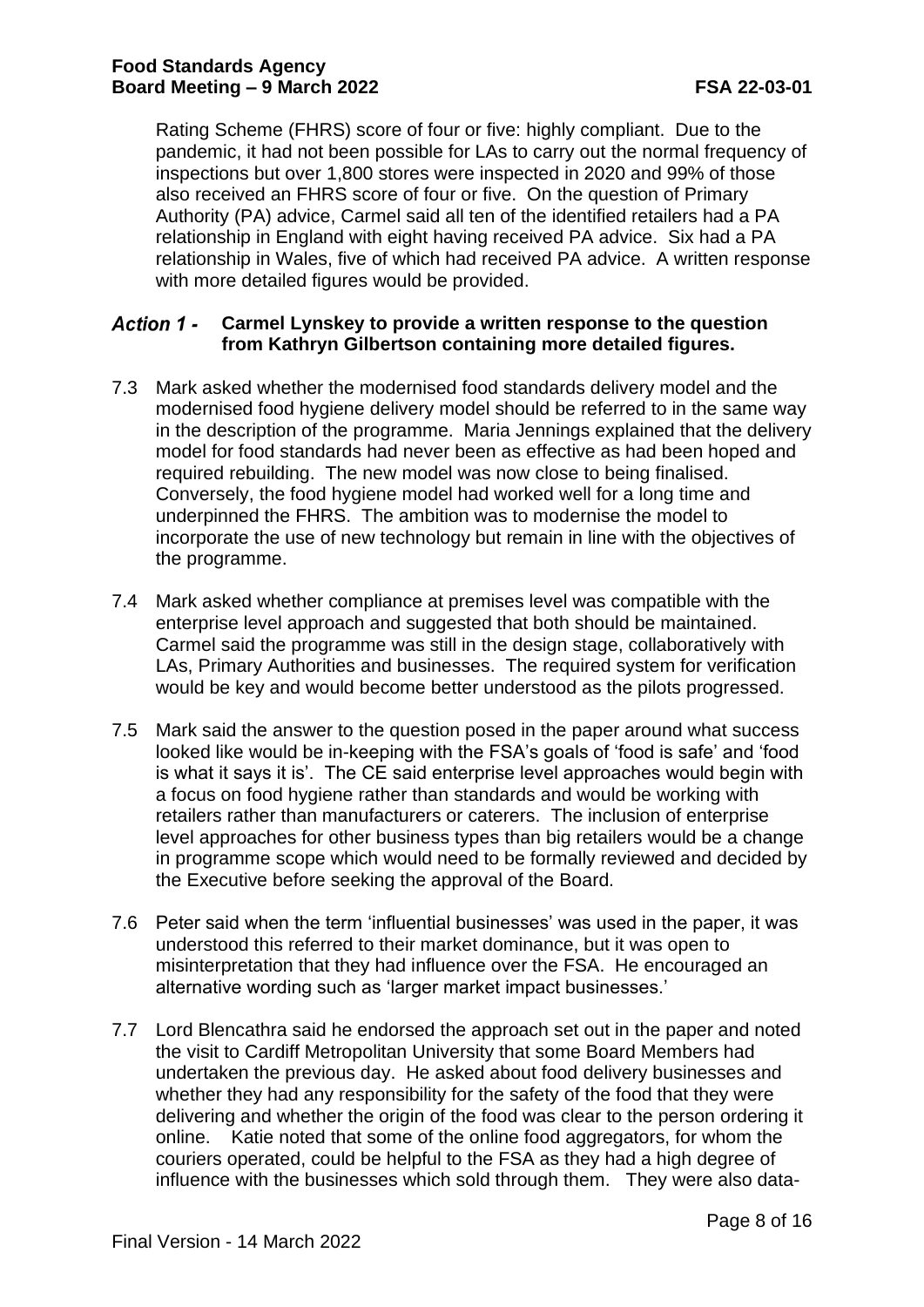rich businesses and used the FSA's Application Programming Interfaces to get information about food businesses. Aggregators often required a minimum FHRS score before they would include businesses on their platforms.

- 7.8 Fiona Gately enquired as to the extent to which there was an infrastructure within some larger online businesses with conventional, physical retail outlets, which could be helpful in scoping how online businesses could be regulated. Julie Pierce noted the diverse range of food business models that operated online, which often diverged widely in terms of scale and the FSA was now starting to get a clearer idea of how these businesses tended to operate, enabling a better understanding of which businesses represented the highest risk. The way the data could be used meant that food businesses that might otherwise be difficult to identify were visible to the FSA and could be regulated appropriately.
- 7.9 Katie explained that although the programme was in an exploratory phase in regard of online sales, it was not an unregulated area. Businesses with different premises would be inspected and regulated by the LA in which they were situated. The Chair said she had met with Stephen Lightfoot, Chair of the Medicines and Healthcare Products Regulatory Agency who also had concerns about how best to address the risks from online sales and there was potential for work across regulators to achieve a joined-up approach. Katie added the FSA had recognised the desire to work with other regulators within the programme's objectives.
- 7.10 The Chair asked whether there was an intention for the FSA to take on a larger role around the regulation of online businesses. Julie explained this was yet to be designed but that many of the businesses involved did not recognise the geographic boundaries of LAs, meaning that the FSA may be better placed to take on a larger role.
- 7.11 Ruth asked whether there was confidence that foodborne disease outbreaks were investigated in a way that allowed for potential future outbreaks to be tracked. Maria said the LA recovery plan paper for the Business Committee (FSA 21/12/14) mentioned planned programme inspections and the investigation of foodborne disease was prioritised, using effective, known methods for detecting and tracing outbreaks.
- 7.12 Colm noted that only two of the retailers involved with the enterprise level approaches with whom the FSA had engaged were ones that operated in Northern Ireland. He asked whether discussions would be taking place with the remaining retailers and whether it was just the scheduling of the discussions that had meant so few operating in Northern Ireland had been engaged with so far. Carmel confirmed this was a result of scheduling for engagement and that all 10 businesses had been contacted and were supportive of the approach. Meetings with the outstanding businesses were planned for January. The absence of a Primary Authority system in Northern Ireland meant that work with businesses and District Councils would be required to consider how this should operate.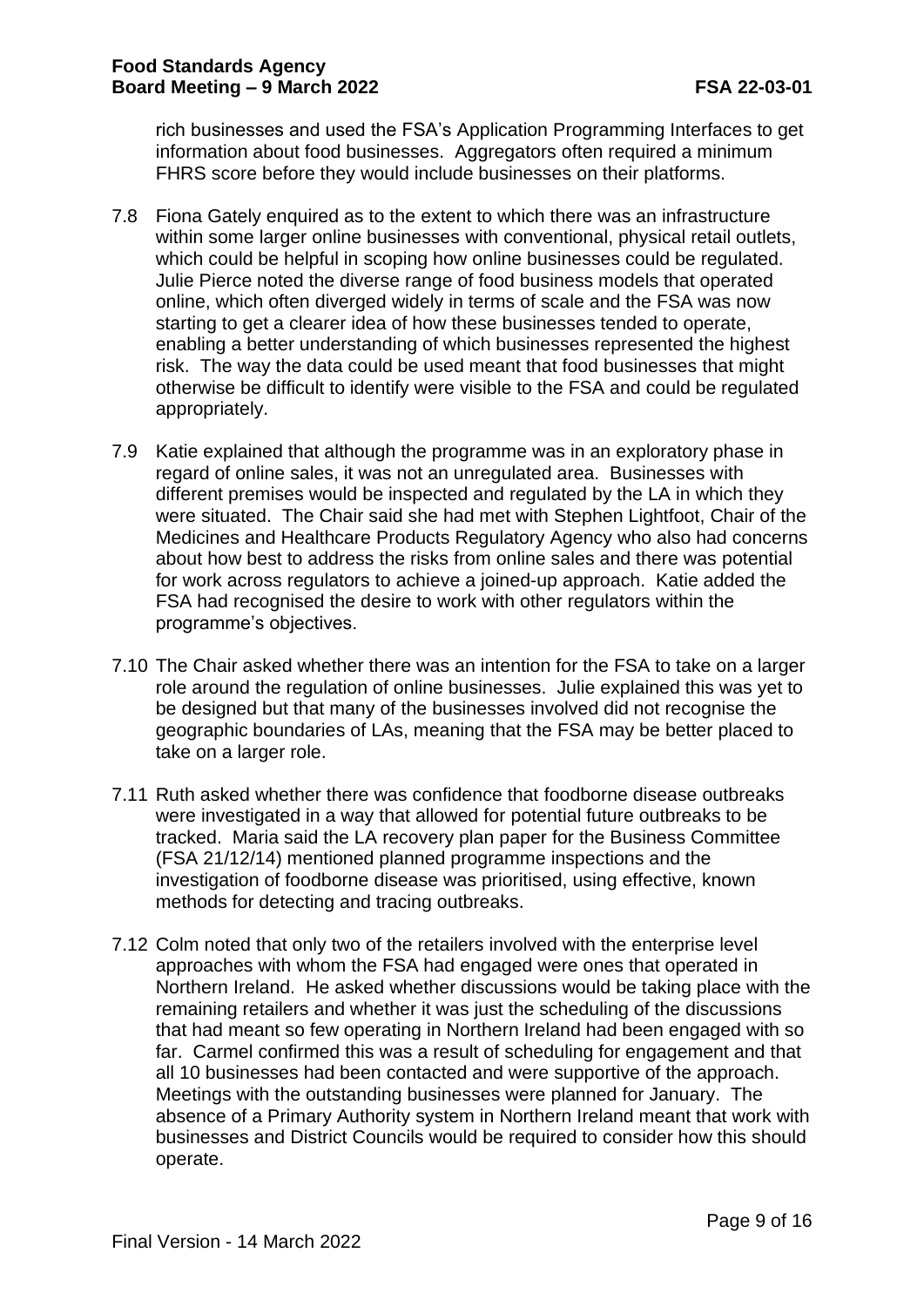- 7.13 Colm asked for assurance that the enterprise level approach would not begin to appear like a form of self-regulation. Katie confirmed there would be a sustained and significant role for the FSA with LAs continuing to provide enforcement. The legal framework was not being changed so the same bodies would remain responsible for the enforcement of food hygiene and food standards.
- 7.14 Margaret said there was an increased reliance on on-the-ground intelligence for the regulation of online food businesses, which could be exacerbated by staffing shortages within LAs. She asked if there were likely to be fewer physical inspections in future. Katie said there had been an effort to reduce the amount of resource required for planned inspections but there would continue to be resource implications for LAs where they had a role in providing enforcement. Carmel added that to design the programme correctly, LA functions would need to be worked through strategically, engaging with them where they could add the greatest value to the design process.
- 7.15 Margaret noted the FSA was still pushing for FHRS mandation in England and welcomed this ambition but noted that, even without mandation, the scheme had had an impact on consumer behaviours. Peter said there was a risk that if the FHRS was weaker in England, this could undermine trust in the scheme in Wales and Northern Ireland. The Chair noted premises with low FHRS scores tended to be concentrated in communities that were also contending with other issues and this was a particular concern. Awareness needed to be created that a rating of five did not represent gold-plating but indicated a high level of compliance with food hygiene regulations. The Board were clear that FHRS mandation was needed in England and the Chair had written to the Secretary of State for DHSC to that effect.
- 7.16 The Chair noted that the Board had endorsed the objectives as set out in the paper and invited comments on the guiding principles. Mark said he supported the principles but suggested an additional one that activity should not distort competition either nationally or locally. The CE said the focus on larger and more influential businesses addressed a perceived need for parity in regulatory approach for, often small. LAs regulating some of the UK's biggest businesses. It was hoped that the FSA would be able bolster the PA approach to improve their oversight of these large businesses. She accepted that the suggested principle could be included.
- 7.17 She said the FSA would need to ensure that it had a workforce plan underpinning activity to attract people into environmental health as a profession and provide opportunities for those at the local level to work at PA level.
- 7.18 Lord Blencathra noted that big companies were generally more comfortable with high levels of regulation whilst smaller competitors were less able to cope with it. The Chair noted the programme needed to be designed to reflect the diversity of the businesses who depended upon it.
- 7.19 The Chair concluded that the Board endorsed the programme and looked forward to seeing more work on online businesses in future updates. The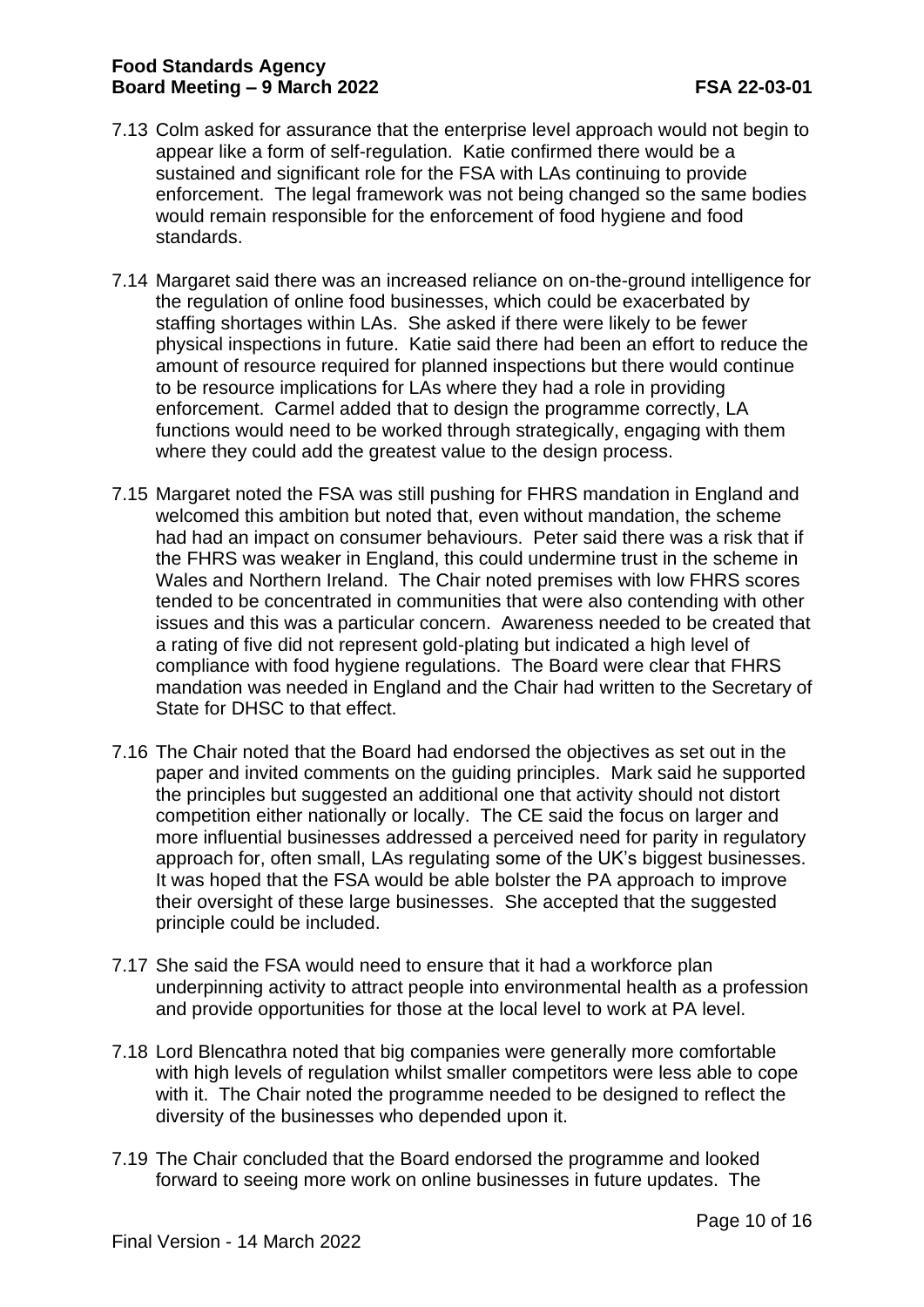Board also endorsed the guiding principles with the addition of the points around competition and workforce planning.

#### **8. Science Update 2021 (FSA 21/12/06)**

- 8.1 The Chair invited Rick Mumford to deliver this update on science delivery in the FSA. Rick noted this report contained updates on the delivery on areas of FSA Science that had been noted as ambitions in previous annual reports. He gave an overview of the paper covering: the Risk Analysis Process (RAP), designed to address issues from EU Exit; Research programmes and priorities; surveillance and support for Official Control laboratories; and work around insight.
- 8.2 Colm noted NIFAC's endorsement of the one-health approach, and the work done collaboratively with the Department of Health and the Department of Agriculture, Environment and Rural Affairs (DAERA). He asked about levels of engagement with universities and research institutions in Northern Ireland, noting the agri-food driven nature of the economy there. Peter said WFAC had noted with interest that some of the science posts the FSA planned to create would be located in Cardiff, giving strong linkages to universities in Wales.
- 8.3 Rick said in 2018, the complexion of the Science team within the FSA had been very London-based but that had changed significantly with many staff now based in York, Belfast and Cardiff. These staff provided good links to local expertise including nearby universities and research institutions. 70% of the FSA's Science spend was spent outside of London and the home counties with projects ongoing in both Wales and Northern Ireland. PATH-SAFE was mentioned as an example of a flagship project with both a one-health and a four-nation approach and pilots being developed across the UK nations, focussing on the needs of the local food landscape.
- 8.4 Ruth said it would be important for the new Science Strategy to be embedded within the overall Strategy for the FSA. The Chair agreed, noting this would be key as the FSA's Strategy was developed and should be considered when further discussed by the Board in March.
- 8.5 Ruth said consideration should be given to the information that novel food producers were likely to need in order to get ahead of applications. The CSA agreed that there was work to do to ensure messages were being received by businesses to help with their applications.
- 8.6 Ruth said there was an emphasis on capability in relation to Official Control Laboratories but there would also need to be a focus on capacity and a timescale attached to the actions noted for this. The CSA said this was something the science team were aware of and had recently visited a number of stakeholders to determine what could be done to assist with this in future. During the pandemic, there had been broader investment in laboratory infrastructure but there was a need to balance the routine sampling requirements with the surge capacity demanded by the pandemic.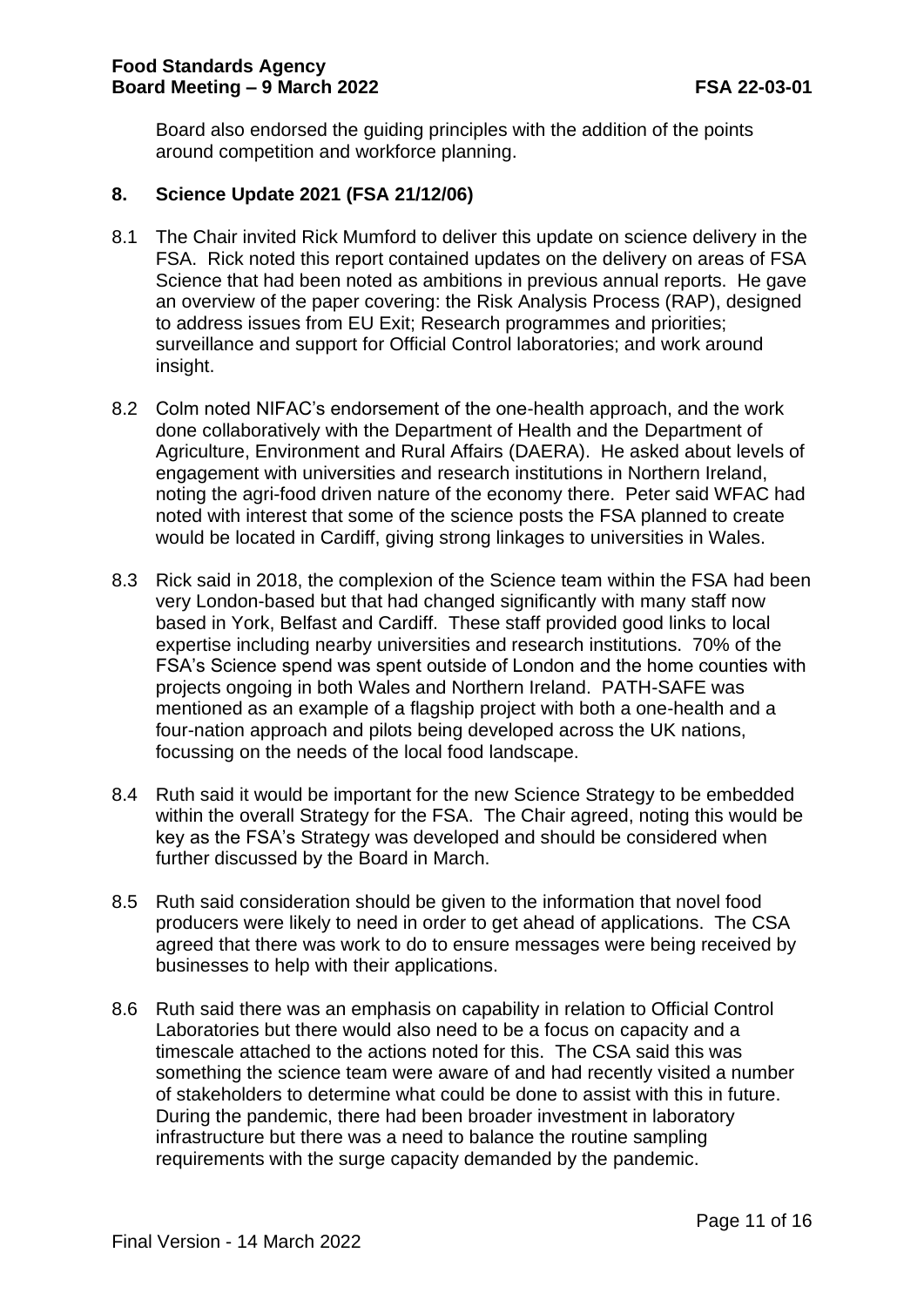- 8.7 Peter asked whether there were tangible, positive impacts on food safety from peer reviewed reports. The Chair noted the difficulty in attributing real world outcomes to individual pieces of work or peer reviewed papers. Rick gave examples of how the FSA's science work delivered impact; mentioning risk assessments, which directly influenced the FSA's incident response, and other research, for example foodborne disease, which was much older, but which had influenced the later development of the FSA's Cost of Illness (COI) Model, which in turn shaped FSA policy, for example via the new foodborne disease control frameworks. He added that the successful PATH-SAFE project case also included figures based on the FSA's foodborne disease research, allowing the FSA to demonstrate to Treasury that the work of the project addressed a major issue with significant costs to society. The CSA noted the Citizen Science project that had been co-funded with the Biotechnology & Biological Sciences Research Council (BBSRC) and would directly engage members of the public.
- 8.8 Timothy asked about work with the Scientific Advisory Committees (SACs) around animal feed, noting this was a founding issue for the FSA. The CSA said there had recently been recruitment to the joint expert group on animal feed, strengthening the quality of advice from that Committee.
- 8.9 The Chair invited comments on the future priorities noted in the paper. Margaret noted the importance of the science keeping ahead of the FSA's ambitions, highlighting emerging technologies that could allow more widespread use of remote inspection, which could help address issues such as veterinary shortages, as well as reducing the FSA's overall carbon footprint. The Operational Transformation Programme (OTP) was noted as an area that could be helped by a pro-active approach to considering how data solutions could facilitate changes.
- 8.10 Julie said that the FSA's horizon scanning capability took a long-term view of issues that the FSA would need to be prepared for. The insight from this work would inform pilots and trials to consider the approach that the FSA should take to maintain effective regulation. Rick mentioned work around cultured meat where international links were being built to get ahead of what was happening in the UK. The FSA's Strategic Evidence Fund (SEF) was also used to invest in early-stage research. For OTP, Rick mentioned that the SecQual project was developing smart labels to enable the tracking of materials through the supply chain. The project involved OTP staff considering applications within abattoirs.
- 8.11 Margaret asked whether there were ways to ensure that the right science was being commissioned to get the data that was required for the FSA's future priorities. Julie said to ensure the necessary data was obtainable, the FSA explored a range of data services such as artificial intelligence and machine learning, the insights from which could be used where appropriate.
- 8.12 Fiona asked how it could be demonstrated that the FSA was leading in the areas outlined and how the approach could be embedded across government. The CSA said he worked closely with departments across government to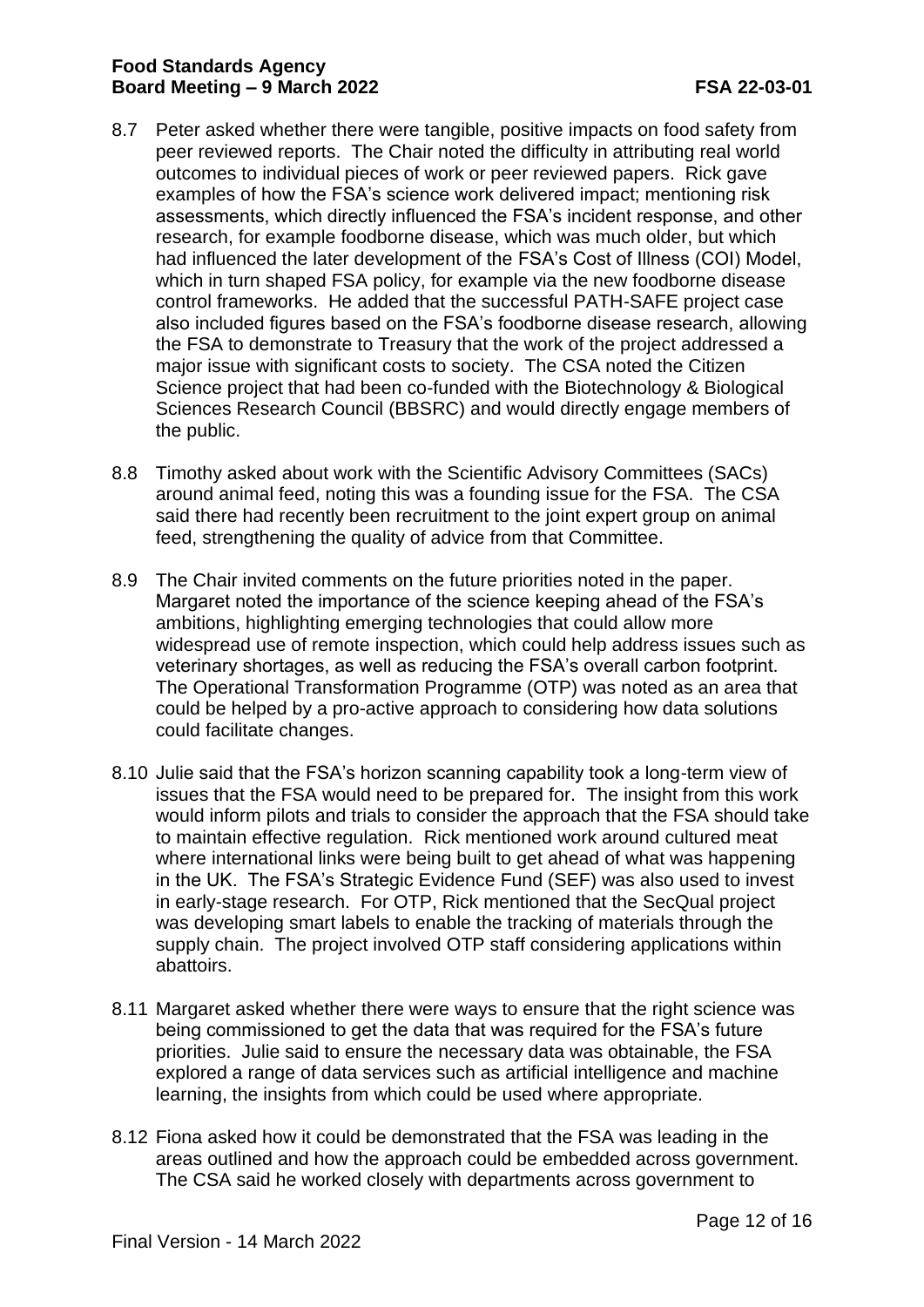ensure a joined-up approach. More widely, there was a good level of international engagement and there had been recent conferences on risk management and risk assessment as well as meetings with international colleagues about their approach to surveillance.

8.13 The Chair asked when the Board would hear more about the horizon scanning function. The CE said that the executive should give this consideration and come back to the Board with an answer.

#### **Action 2 -Julie Pierce to consider when the Board could receive an item on the FSA's horizon scanning function.**

8.14 The Chair also noted that a workplan for action on ensuring laboratory capacity would be important for the Board to consider.

#### **Rick Mumford to provide a workplan, including timelines for work**  Action 3 **on laboratory capacity.**

8.15 The Chair noted that the science work of the FSA was progressing well and the impact from that was apparent.

## **9. Advisory Committee for Social Science Update 2021 (FSA 21/12/07)**

- 9.1 The Chair noted that Professor Susan Michie, the Chair of the Advisory Committee for Social Science (ACSS) had been unable to attend the meeting. The Chair noted Professor Michie would be stepping down from her role in 2022 and thanked her for her contribution as ACSS Chair. She invited Julie Hill, Deputy Chair of the ACSS, to present the independent report from the ACSS.
- 9.2 Julie noted the work carried out over the year; work around climate change and consumer behaviour; procurement of social science; and the intention/action gap.
- 9.3 The Chair thanked Julie for the update and noted that applications for soon-tobe advertised new ACSS Members would be welcomed. She asked whether more work should be done at a research level around food insecurity. Julie noted the issues around affordability and access to food and said it would be helpful to broaden the idea of consumer interest beyond issues around food safety and authenticity to include concepts such as affordability and availability. Julie Pierce said the FSA had been considering food insecurity issues throughout the pandemic and more was expected from research which had already been commissioned.
- 9.4 Ruth noted the food safety consequences which could arise from food insecurity and scarcity, whether from ignoring use-by dates or from consuming unfit food, as well as the dietary and nutritional impacts, particularly on children. She asked if there was a systematic approach to looking at inequalities and whether these elements were visible in data received from bodies such as the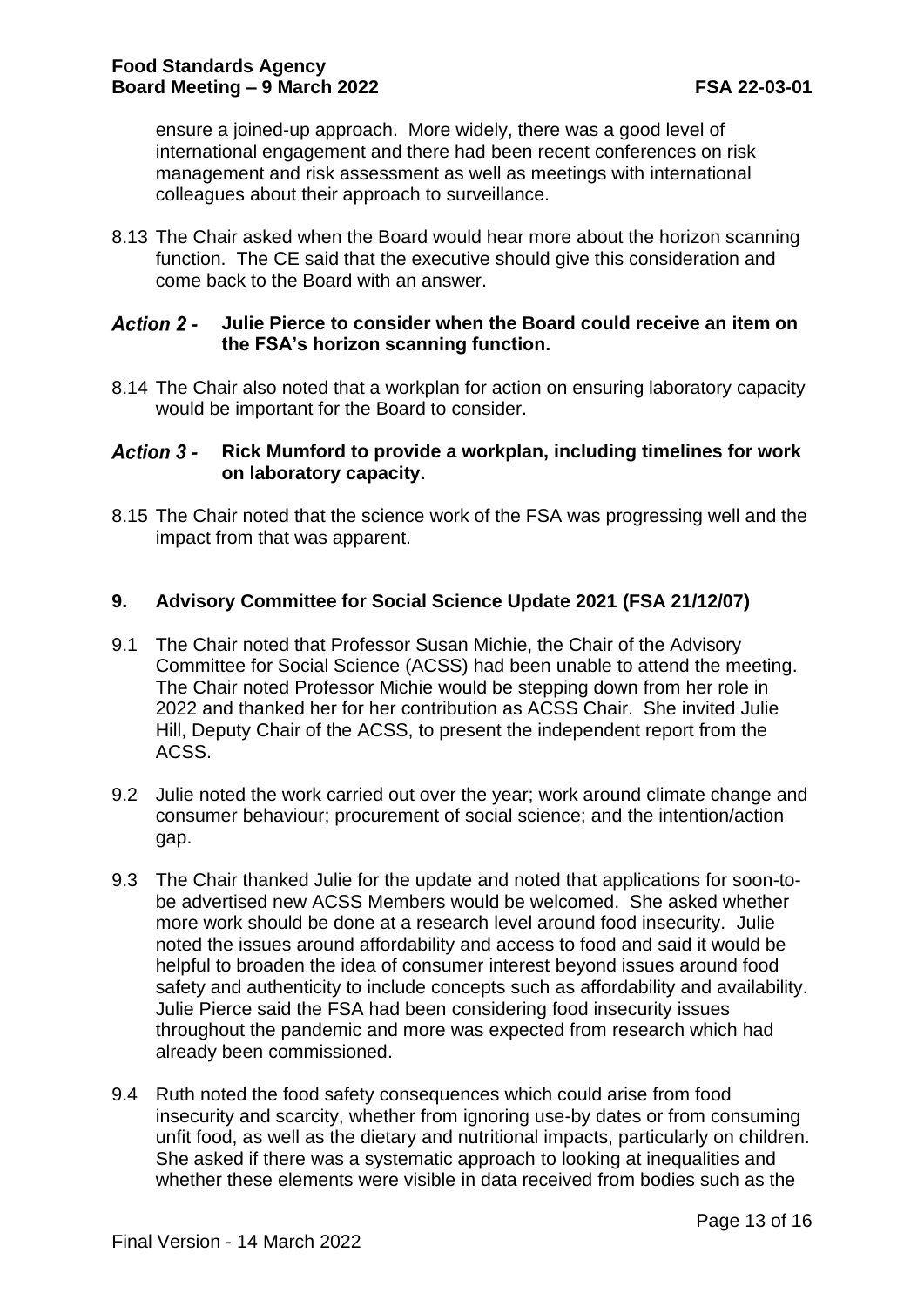UK HSA and could be analysed accordingly. Rick noted work commissioned around food price inflation which focussed on issues around income and the impact on lower income groups. In terms of visibility within the data, Julie Pierce offered to come back to the Board with a response due to the complexity of the question and the indirect connection between cause and effect.

#### **Julie Pierce to provide information on the inequalities, visible Action 4 within data highlighting food safety issues arising from food insecurity.**

- 9.5 Rebecca Sudworth noted Defra would be publishing a report on UK food security on 16 December, which would focus on data from all four nations of the UK. The FSA had input into the report on issues around food safety and consumer confidence.
- 9.6 The Chair thanked Julie Hill for presenting this update to the Board and asked that the Boards' thanks also be passed to Professor Michie.

## **10. Consumer Insights 2021 (FSA 21/12/08)**

- 10.1 The Chair invited Michelle Patel to introduce the paper. Michelle gave an overview of issues covered in the paper including food waste; food insecurity; and planned work to support the development of the new strategy.
- 10.2 The Chair said the high percentage of respondents contacted during consumer insight work relating to food insecurity who reported having used a food bank was concerning. Michelle noted the FSA was the first UK Government Department to publish information on food insecurity during the pandemic.
- 10.3 Timothy asked whether there was a tension between the drive to increase animal welfare standards and sustainability, and the affordability of food, noting that it could be concerning if people felt it necessary to sacrifice their commitments to animal welfare and sustainability for the sake of affordability. Katie said in the development of the new FSA Strategy, the over-riding objectives were to protect public health as well as to protect other interests of consumers, where this concern would be factored in. This consumer insight work was key to understanding those other interests of consumers.
- 10.4 Margaret asked about the inclusion of allergy control measures in the FHRS. Rebecca said the FSA was currently considering the feasibility of incorporating allergen control information into or alongside the FHRS.
- 10.5 Lord Blencathra suggested the traffic light labelling system used by many retailers and procurers could be enhanced and systems used in other countries, such as France, were more useful to consumers than systems in the UK. This was particularly the case with online purchasing. The Chair said the FSA had a particular interest in labelling and information should be presented to consumers in a manner that was useful to them.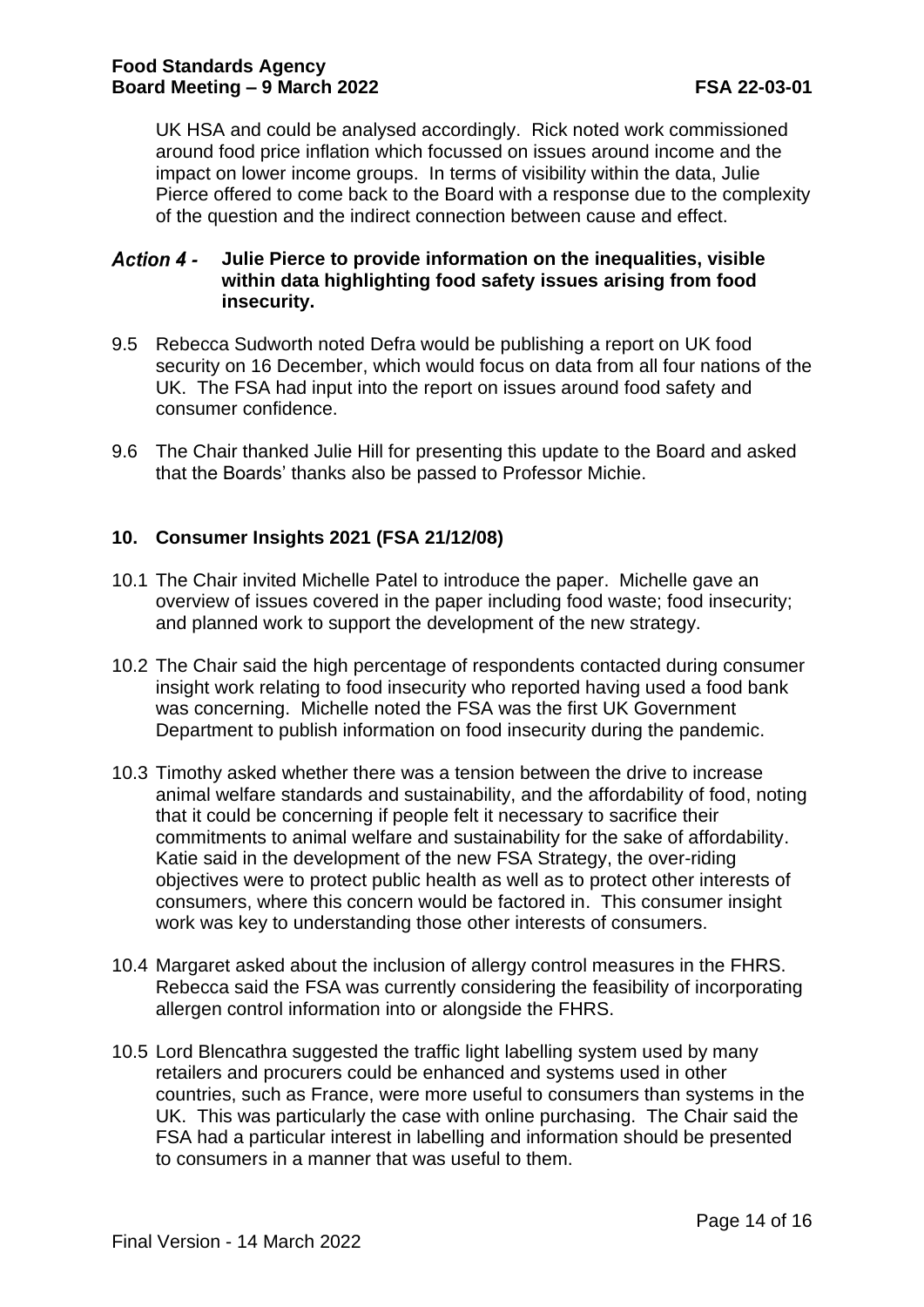- 10.6 Peter asked how work around consumer attitudes to Genome Edited (GE) foods was progressing. Michelle said they had looked at the responses from the Defra consultation on GE. Best practice in risk communication was to understand what information was needed first and the work to gauge consumer understanding was ongoing.
- 10.7 The Chair noted that the Kitchen Life project, which was part of the citizen science projects mentioned by Rick during the Science Update 2021 (FSA 21/12/06), had not been raised in this discussion. It focussed on the microbiome of chopping boards which would also generate some interesting consumer insights directly relevant to food safety.

#### **11. Report from Meeting of Audit and Risk Assurance Committee (ARAC) (INFO 21/12/01)**

Colm gave an overview of the report from the ARAC meeting on 23 November covering discussions around: the risk register; financial accounts and the London Pension Authority issue that had delayed the laying of the Westminster and Consolidated accounts; National Audit Office audit planning and an update on the FSA's contract for the delivery of official controls with Eville and Jones. There were no questions from Board Members.

### **12. Reports from the Chairs of the Food Advisory Committees (Oral Reports)**

- 12.1 Colm gave an update on NIFAC activity since the previous Board meeting covering: the FSA Chair and CE's attendance at a NIFAC meeting on 20 October and stakeholder visits undertaken during their visit; discussions on the FSA Strategy; NIFAC consideration of the Board papers and forward agenda; and upcoming NIFAC business.
- 12.2 The Chair noted there were areas where the FSA had been identified as a potential partner for the DAERA Innovation Strategy. Maria said a key objective in the FSA's discussions with DAERA was aligning approaches to key activities with the ambitions of the FSA's Strategy. The CE said the Northern Ireland Executive were clear about their overall aspirations, but the specifics had not yet been clarified. Once the detail was known, the FSA could consider how best to support those aspirations.
- 12.3 Peter updated the Board on the activity of WFAC since the last Board meeting. WFAC had renewed the membership of Phil Hollington and had also recently appointed a new Member: Jessica Evans-Williams. WFAC had met to consider food hypersensitivity and heard from allergy sufferers, noting the difficulties faced by people with food hypersensitivities, particularly those with a hypersensitivity to an allergen that was not one of the 14 most common listed allergens. WFAC's upcoming meeting would focus on GE food. A Private Member's Bill had also been introduced into the Senedd which could have required the establishment of a Welsh Food Commission and required Ministers to produce a Welsh Food Strategy. Welsh Government had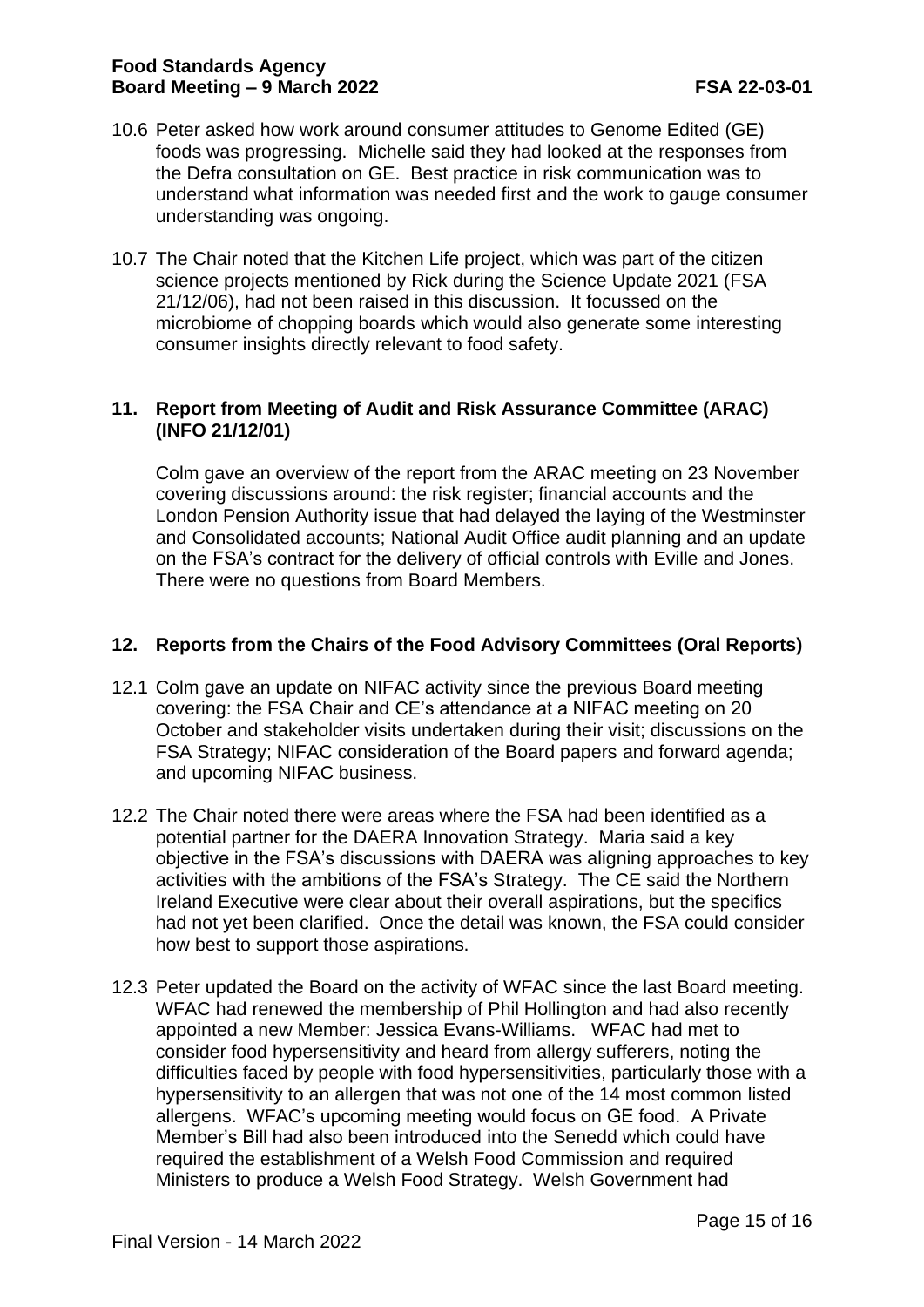advocated other ways of achieving the aims of the Bill. Peter also noted Labour's cooperation agreement with Plaid Cymru in the Senedd. This was a novel arrangement within the UK.

12.4 The Chair invited questions from the Board. Lord Blencathra noted a Bill with similar aspirations to the Welfare of Future Generations (Wales) Bill, but for England, had recently been considered by the Lords but was unlikely to receive a second reading in the Commons.

## **13. Any Other Business**

13.1 No other Business was raised, and the meeting was closed. The next meeting of the FSA Board would take place on 9 March 2022 and was being planned to take place in Birmingham.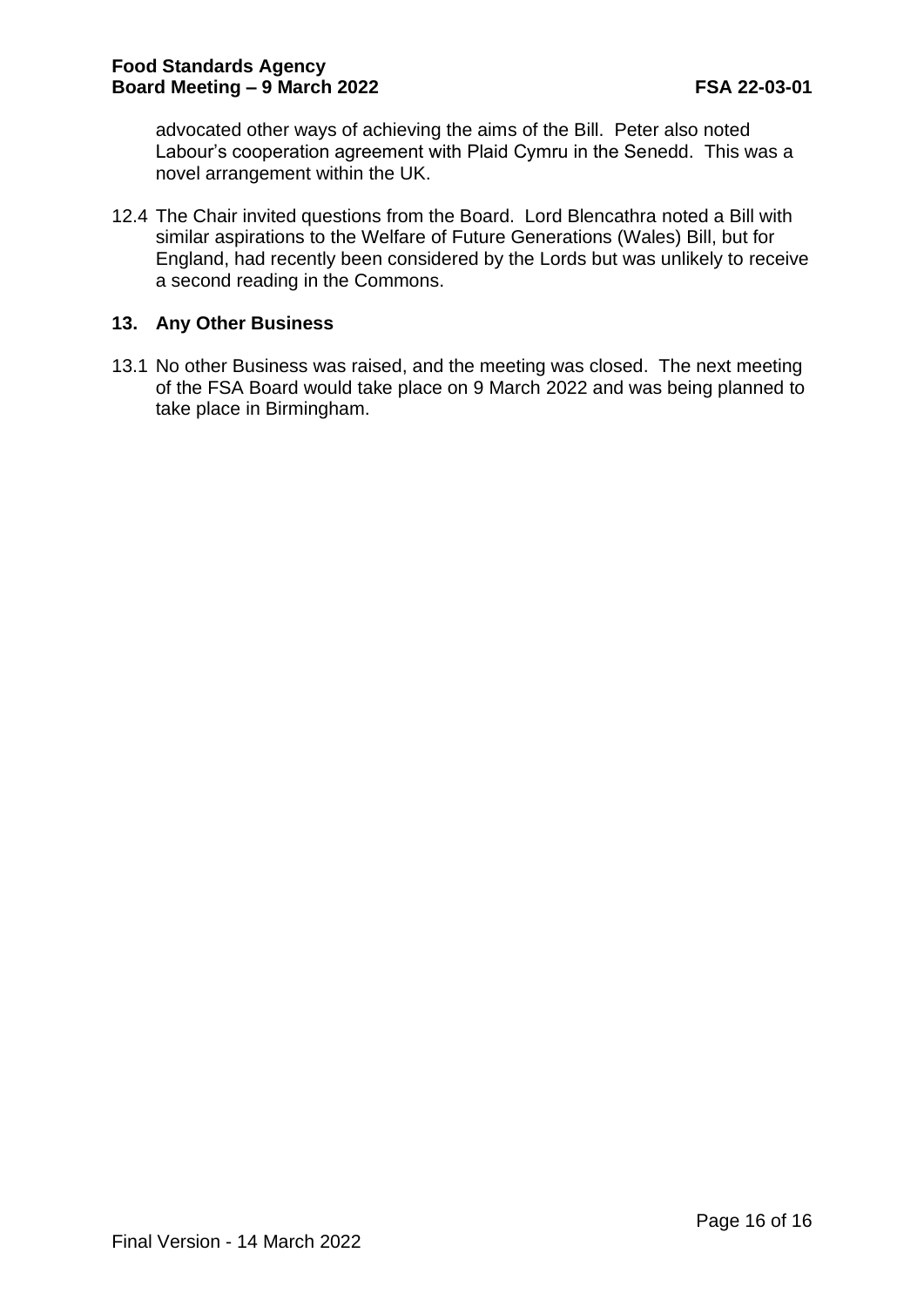# **Minutes of the FSA Business Committee Meeting on 8 December 2021**

The Coal Exchange Hotel, Cardiff

#### **Present:**

Susan Jebb, Chair; Ruth Hussey, Deputy Chair; Lord Blencathra; Fiona Gately; Margaret Gilmore; Colm McKenna; Peter Price; Timothy Riley; Mark Rolfe.

#### **Officials Attending**

| <b>Emily Miles</b>      |                              | Chief Executive (CE)                                                   |
|-------------------------|------------------------------|------------------------------------------------------------------------|
| Pam Beadman             | $\sim 100$                   | Director of Finance and Performance (via Zoom)                         |
| <b>Justin Everard</b>   |                              | Senior Head of External Communications (For FSA<br>21/12/15 via Zoom)  |
| <b>Sarah Gibbons</b>    | -                            | Senior Head of Communications (for FSA 21/12/15 via<br>Zoom)           |
| Michael Jackson         | $\qquad \qquad \blacksquare$ | Head of Regulatory Compliance Division (For FSA<br>21/12/14 via Zoom)  |
| Maria Jennings          | $\overline{\phantom{0}}$     | Director of Regulatory Compliance, People and<br>Northern Ireland (NI) |
| Professor Robin May     |                              | <b>Chief Scientific Adviser (CSA)</b>                                  |
| <b>Rick Mumford</b>     |                              | Deputy Director of Science, Evidence and Research                      |
| <b>Katie Pettifer</b>   | $\overline{\phantom{a}}$     | Director of Strategy, Legal, Communications and<br>Governance          |
| <b>Julie Pierce</b>     | -                            | Director Openness, Data, Digital, Science and Wales                    |
| <b>Steven Pollock</b>   |                              | <b>Director of Communications</b>                                      |
| <b>Rebecca Sudworth</b> | $\qquad \qquad \blacksquare$ | Director of Policy                                                     |
| Colin Sullivan          |                              | <b>Chief Operating Officer</b>                                         |

#### **1. Welcome and Introductions**

- 1.1 The Chair welcomed everyone to the meeting and asked Business Committee Members if they had any conflicts of interest in relation to any of the items on the agenda. None were raised. No items of Any Other Business were raised.
- 1.2 The Chair said Phillip Randles, the FSA's Head of Incidents had now retired. She paid tribute to Phillip's work with the FSA and said he would be greatly missed. Philip would be succeeded in the role by Darren Whitby.

#### **2. Minutes of 15 September 2021 (FSA 21/12/09)**

2.1 No comments were raised on the Minutes of the Business Committee meeting of 15 September 2021, and the Board agreed they were an accurate record of the meeting.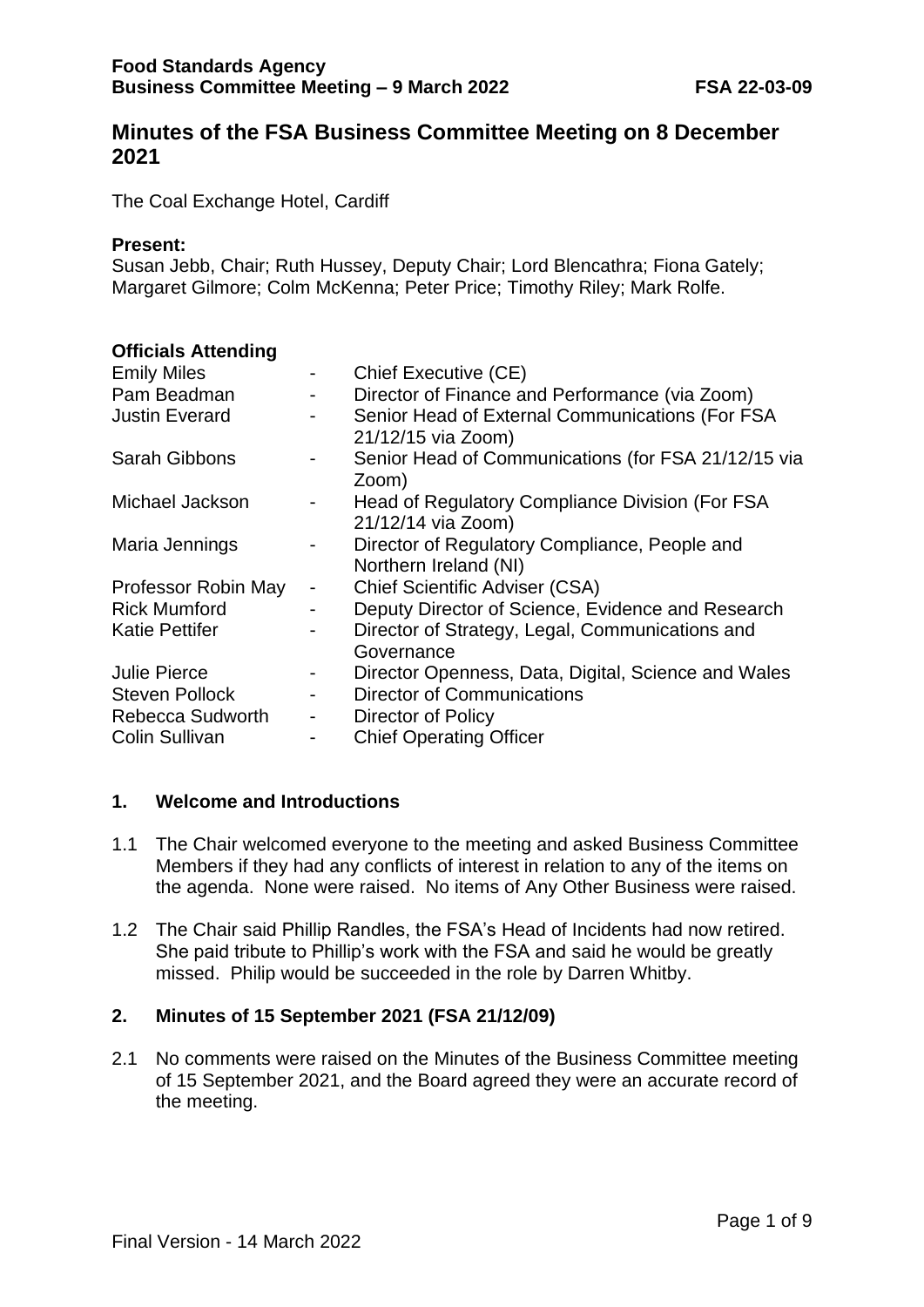### **Food Standards Agency Business Committee Meeting – 9 March 2022 FSA 22-03-09**

## **3. Actions Arising (FSA 21/12/10)**

3.1 The Chair noted that all the actions listed were complete or on course and no comments or questions were raised by Business Committee Members.

## **4. Chief Executive's Report to the Business Committee (FSA 21/12/11)**

- 4.1 The Chief Executive (CE) gave an overview of her report included in the papers covering: the 2021 Spending Review (SR21) outcome; field operations and the veterinary shortage; incidents including feeder mice and oysters; the National Food Crime Unit's (NFCU's) first end-to-end investigation and prosecution result; staffing including the departures of Colin Sullivan and Phillip Randles; Steve Wearne's appointment to the chairmanship of CODEX Alimentarius; and the Deep Dive on Diversity and Inclusion; and work around race in particular.
- 4.2 The Chair noted the achievement of maintaining 100% service delivery throughout the challenges arising from the veterinary shortage and expressed her gratitude to the Meat Hygiene inspectors (MHIs) and Official Veterinarians (OVs) as well as the staff responsible for the strategic planning. She welcomed engagement with the Royal College of Veterinary Surgeons, noting this was a long-term solution.
- 4.3 Colm McKenna asked about arrangements with the FSA's Service Delivery Partner Eville and Jones (E&J) and concerns about maintaining service over the Christmas period and until the beginning of January. Colin Sullivan said it was expected that by the end of December, there would be sufficient MHIs to carry out the necessary work to maintain service delivery, but this was based on projections made prior to the discovery of the Omicron variant of COVID-19. He also noted that E&J currently sourced MHIs mainly from West Africa, many of whom were coming from red-list countries. OVs had been sourced from Turkey, which was not currently red-listed, but this would also be subject to the same issues around the Omicron variant.
- 4.4 Margaret Gilmore asked about the impact on morale of the veterinary shortage and how that could be managed. The CE said morale had been an issue, especially for MHIs who often had to help newly recruited OVs get settled in, and where the OVs were being paid at a more senior level. The Civil Service pay freeze had also had an impact with staff employed through E&J receiving pay increases that could not be matched for those directly employed by the FSA. Colin also noted that OVs and MHIs often felt that, due to the hours they worked, and being away from desk activities, they often missed opportunities afforded to other FSA staff for training and all-staff calls, which would otherwise help them progress and feel more included within the organisation.
- 4.5 Margaret asked how Board recruitment could be factored into the FSA's work around Diversity and Inclusion. The Chair noted the Board's profile was not as diverse as it could be. The FSA would be recruiting new Board Members in 2022 and encouraged anyone listening to the meeting, who thought they might be able to contribute to apply. Ruth Hussey said the FSA should consider new ways to reach out to other government departments who had had success in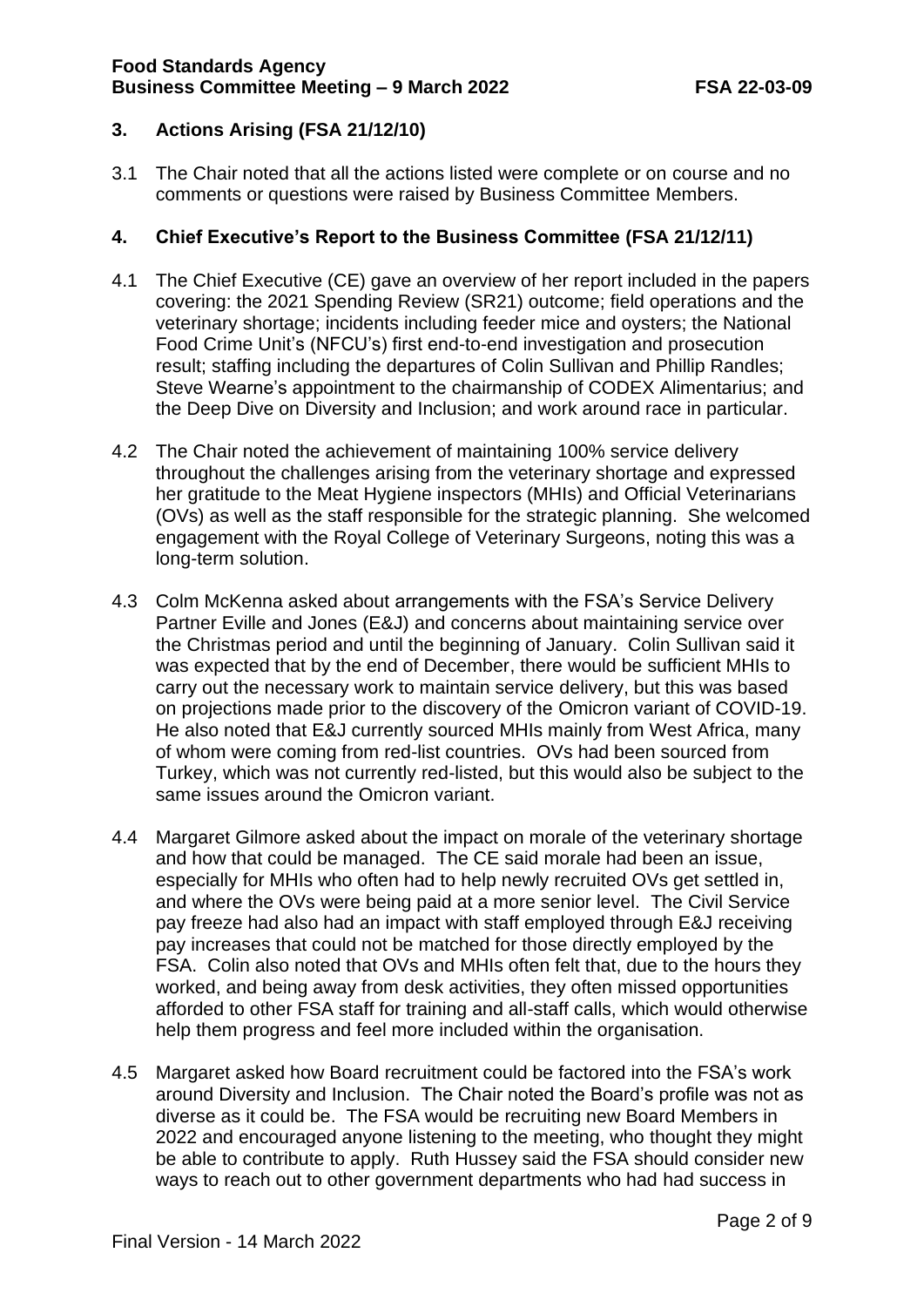attracting a more diverse pool of applicants to see what lessons would be applicable for the FSA.

- 4.6 Fiona Gately asked about the Global Food Security Conference mentioned in the paper and asked what the FSA could learn from what other countries were doing. The CE noted a gap around consumer information around sustainability where work was ongoing but there was still no common scheme between regulators in different countries and this hindered progress in this area. This could be a question for CODEX to look at as it would be necessary for there to be some international standard setting.
- 4.7 The Chair welcomed the update and noted issues arising from the veterinary shortage, urging consideration of the relationship with E&J and inviting an update on what would happen next after the contract expired. The outcome from SR21 was welcomed and the Board commended the quality of the case the FSA had put forward and how it had presented it to Treasury.

## **5. Performance and Resources Q2 2021-22 (FSA 21/12/12)**

- 5.1 Pam Beadman gave an overview of issues in the report covering: Official Controls delivery; the Food Hygiene Rating Scheme (FHRS); and finances, including the reduction in the FSA's underspend. The Chair noted the information in the report around the FHRS reinforced the FSA's position in relation to mandation of the display of ratings in England.
- 5.2 Colm raised the issue of the underspend, noting that the risk appetite had been adjusted last year to encourage the FSA to be less cautious about allocating and spending its budget. He noted that, though the amount had reduced since this was last reported to the Board, an underspend was still being forecast. Pam said the Executive Management Team (EMT) was working to bring forward spend, particularly on evidence and research where there was some flexibility, which would also help next year. A significant part of the underspend had arisen from recruitment pressures. Measures such as reserve lists and pooled recruitment were now being implemented to help address this as well as a greater use of contract and temporary staff, where appropriate. The CE noted significant activity by the Executive had been done to help address the underspend which included overprogramming for the first time and such things as providing additional funding to Local Authorities (LAs).
- 5.3 Colm noted the 7% uplift in SR21 reported by the Chief Executive to the Business Committee (FSA 21/12/11) and asked about plans to manage the implications for years two and three of that settlement given the broadly flat profile and likely additional responsibilities, such as salary increases. Pam mentioned an ongoing prioritisation exercise to see what activity could be reduced, stopped or delayed, and there was consideration of whether some assumptions made in the bid should be revised, especially around recruitment profiles. We were also internally monitoring the impact on Full Time Equivalent numbers for future years. The CE said the FSA was currently considering the allocation for year one. There would be some reprioritisation to reflect the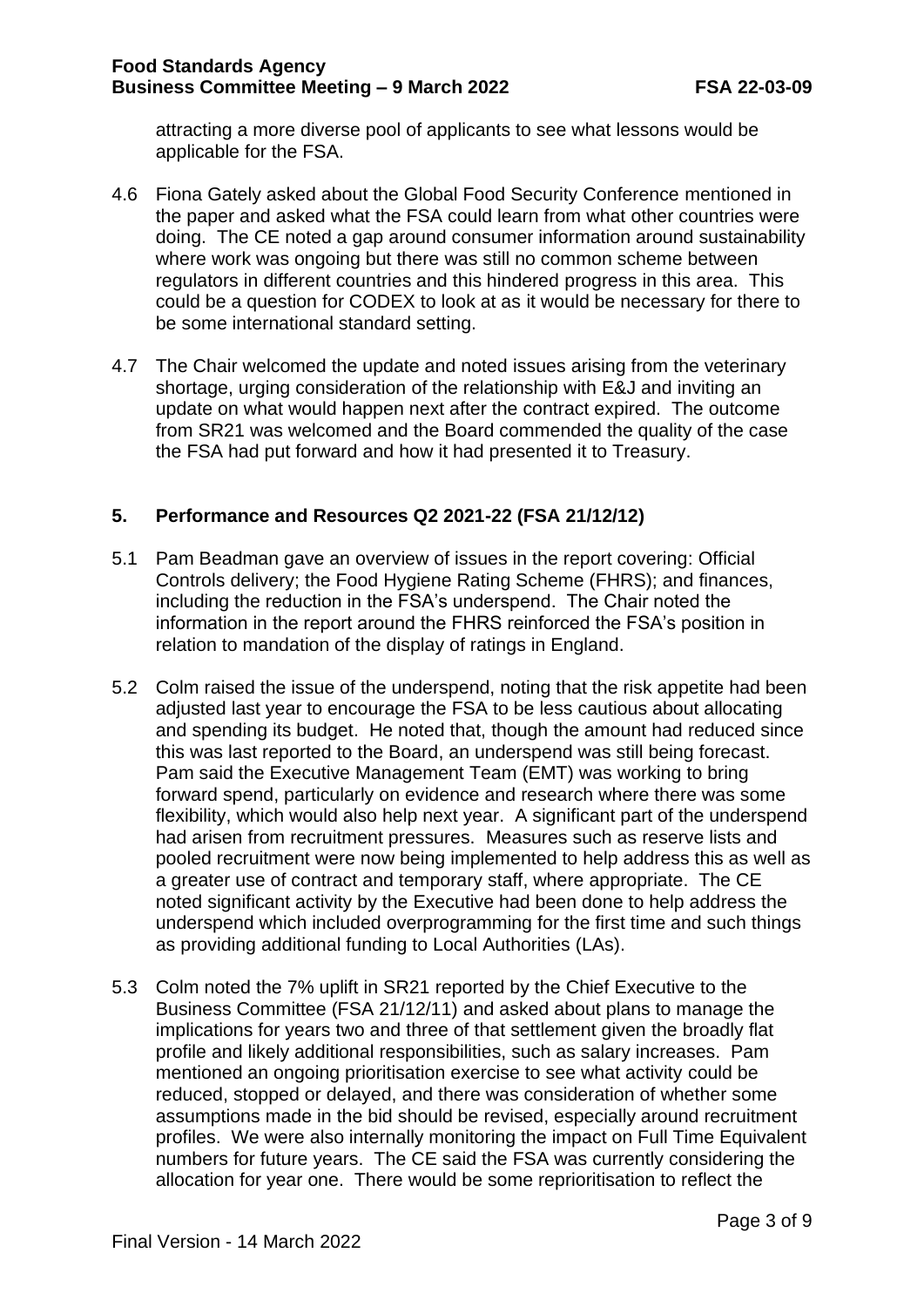steers received from the Board. The consequences for years two and three would then be considered further. There was confidence about the budget setting for 2022/23 and the Business Committee would hear more about this in March.

- 5.4 Mark asked about the Achieving Business Compliance (ABC) programme, noting that the milestones in the programme were all either complete or on track and whether the FSA was being sufficiently ambitious with the timescales for implementation. The CE said manageable targets were deliberately chosen for this year due to the previous year's progress having been impeded by the COVID-19 pandemic. Next year would be more ambitious following the training and recruitment that had now taken place.
- 5.5 Mark noted the demographics of staff in the FSA were significantly older than the Civil Service average. He asked whether enough was being done to attract younger people to the FSA to build their career. The CE noted the figures around the age of FSA staff were affected significantly by the large numbers of field operations staff, who generally had an older profile than office-based staff. Efforts were being made to attract a more diverse workforce across all characteristics within all areas of the FSA.
- 5.6 Lord Blencathra noted the LA assessment backlog and asked if there was confidence that unchecked premises were not selling through delivery services. Maria Jennings said food businesses selling through aggregator sites often put pressure on Local Authorities to carry out inspections that would result in a food hygiene rating so that the rating can be displayed on these platforms.

# **6. National Food Crime Unit (NFCU) – Annual Update (FSA 21/12/13)**

- 6.1 The Chair highlighted the successful prosecution the NFCU had brought, noting this was a good outcome but sad that it was not brought in time to have saved more lives. Colin Sullivan and Darren Davies were invited to introduce the paper. Colin gave an overview of issues raised in the paper including: the development of the functions of the NFCU; the need for powers under the Police and Criminal Evidence Act 1984 (PACE powers); a breakdown of the work being pursued; strategic threat assessment; and the external review of the NFCU.
- 6.2 Lord Blencathra noted that, within government, there were often units and functions that did not fit perfectly within their parent departments and there could be a temptation for an external review to suggest that the NFCU would fit better as part of a different body, which should be resisted, emphasising that a focus on cross-government communication and cooperation was the key to ensuring effectiveness. The Chair noted this highlighted the importance of ensuring the external review had appropriate Terms of Reference (TORs).
- 6.3 Fiona Gately suggested the TORs were missing an outline of how the work of the NFCU explicitly contributed to the priorities of the FSA. She suggested the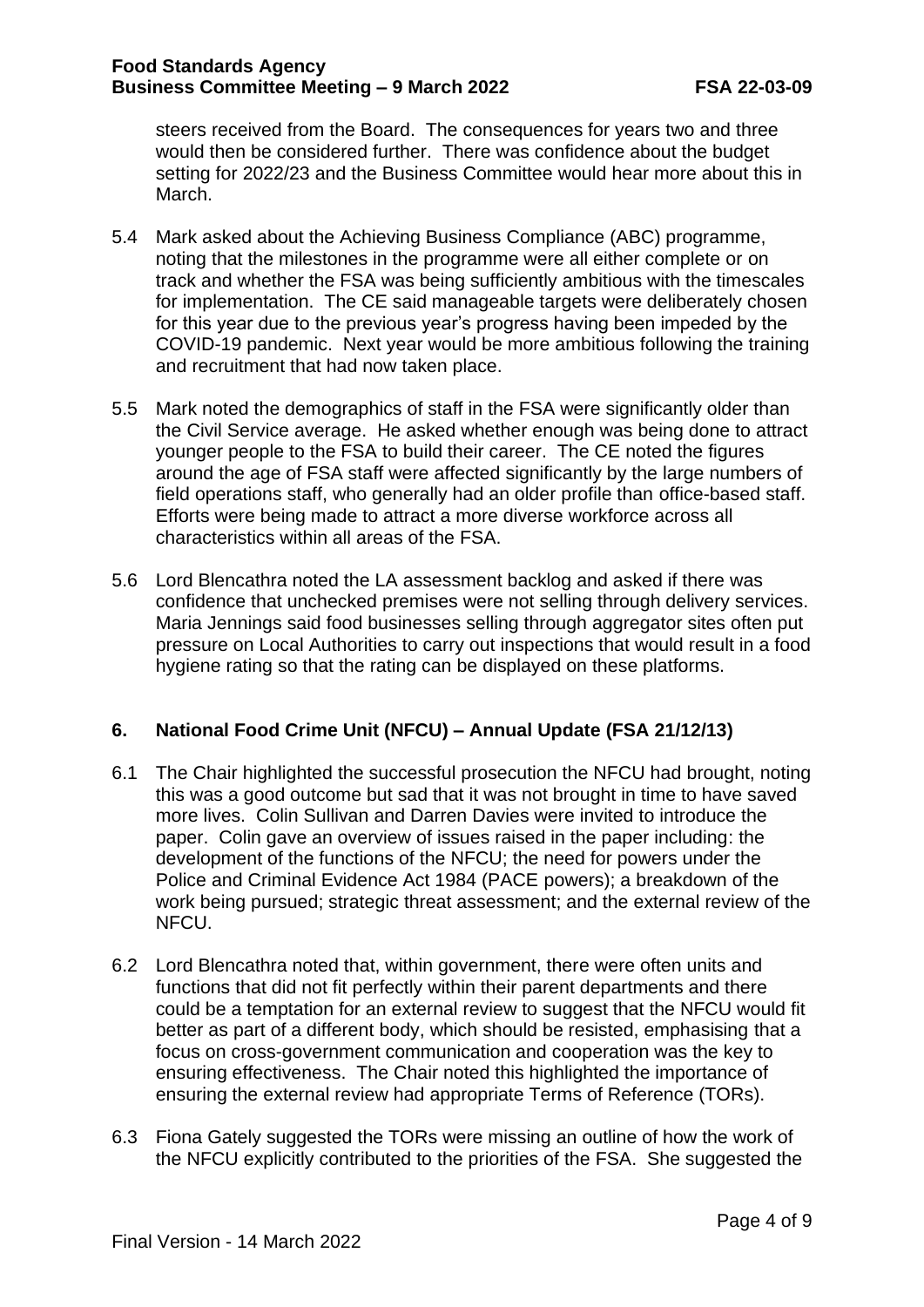inclusion of something that could demonstrate those connections to work around food safety and authenticity.

#### **Action 1 -Director of Operations to include a reference to support for the FSA's objectives of food safety and authenticity in the Terms of Reference for the NFCU.**

6.4 Margaret Gilmore suggested that the words "or alternative arrangements" be removed from the final bullet point to allow the panel to offer alternative arrangements without openly inviting that they should. She asked whether the review would consider what the impact of the NFCU having PACE powers would be. The Chair supported the amendment to the final bullet and agreed the FSA should seek more from the review in terms of the likely effect of PACE powers as well as other things the NFCU could do to be more impactful.

#### **Director of Operations to remove the words "or alternative Action 2 arrangements" from the final bullet point of the Terms of Reference.**

- 6.5 Mark noted that in paragraph 5.2 of the paper it stated the majority of actions had a minor or moderate impact when judged against National Crime Agency metrics. He asked whether the impacts really were minor or moderate or whether the National Crime Agency (NCA) standards were not the right ones by which to measure the impact of the NFCU. Darren said the National Audit Office (NAO) had undertaken work to review the FSA and had recommended that best practice was sought from the NCA, amongst others. He said he was open to maximising the impacts but also wanted to be able to ensure a readacross to other areas of law enforcement to enable the ability to demonstrate to them the impacts of the work when their cooperation was being sought.
- 6.6 Mark suggested the membership of the review team should be considered to ensure that it included some independent members. Colin explained that the membership of the review panel was within the gift of the Chair and that he would be happy to provide recommendations for independent members. The membership of the review panel had been envisaged as involving a team including members with backgrounds in law enforcement as well as in food. Colm suggested the important factor would be for the panel to have a credible Chair, with whom the FSA could work to appoint the rest of the panel. The Chair asked Committee Members to submit suggestions for individuals who could potentially chair the review panel before the end of the month.

#### **Action 3 -Business Committee Members to make suggestions about an appropriate Chair for the NFCU review panel by end of December.**

6.7 The Chair suggested she could then meet with FSA officials to discuss the suggestions as well as the process for appointments and how best to involve other interested departments in the process. Timothy Riley said the appropriate qualities of the Chair were to be decided but someone with a broad range of skills, both in terms of science as well as an understanding of the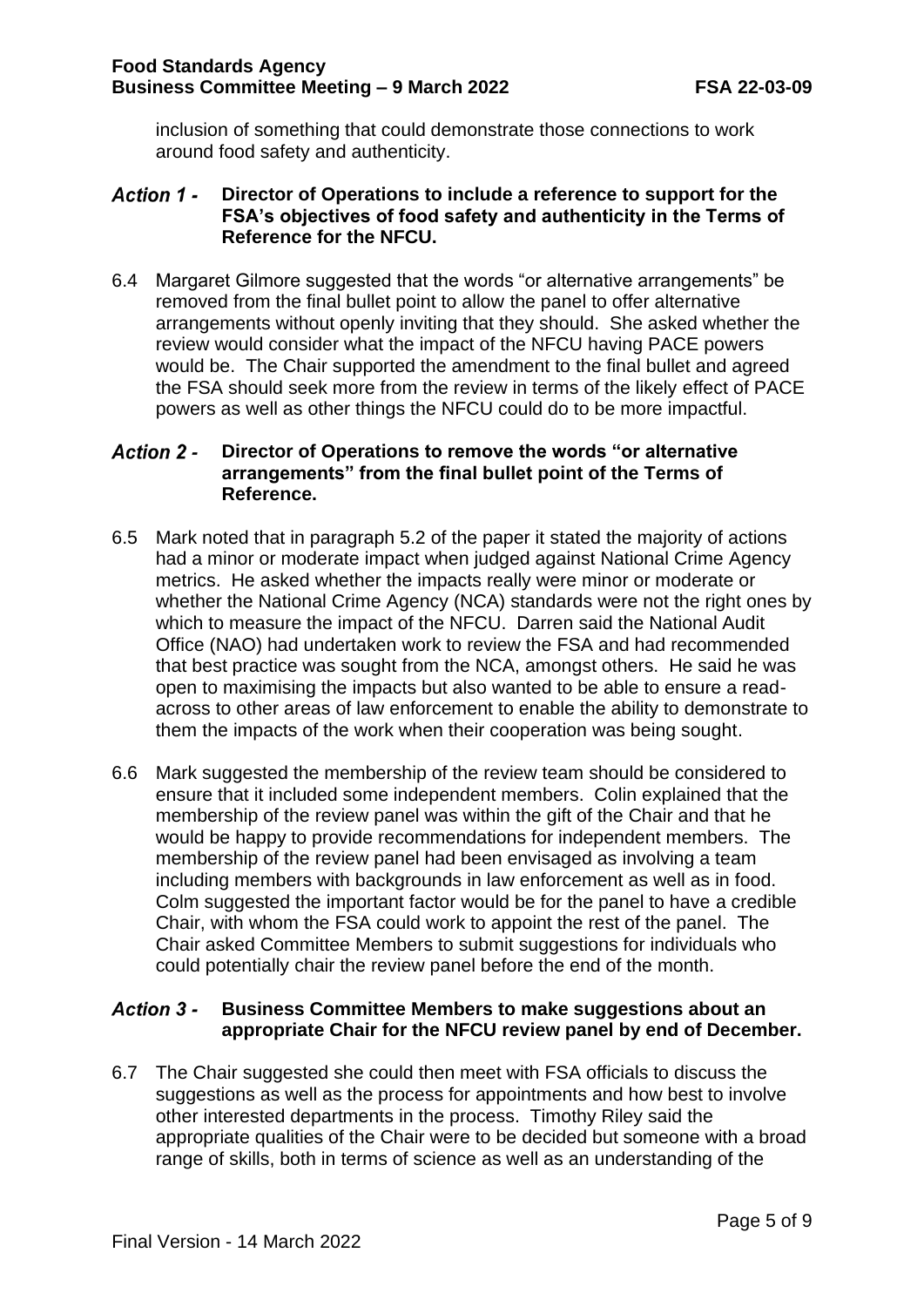practical side of enforcement and some knowledge of the legal framework would be welcome.

6.8 Colin said that the Committee's comments on the TORs had been useful, and the latter would be revised accordingly.

## **7. Local Authority Recovery Plan Update (FSA 21/12/14)**

- 7.1 The Chair invited Maria to introduce this item. Maria gave an overview of the paper covering the prioritisation of new and high-risk businesses; FHRS data and evidence of activity levels; cause for concern LAs; early stage review of the recovery plan; and the audit team.
- 7.2 Mark noted that paragraph 2.3 of the paper referred to an expectation on LAs to move at a faster pace and asked whose expectation that referred to. Maria said the FSA had explicitly said to LAs they could go faster if they were able, and it had been made clear to them that the FSA expected them to go as fast as they could to return to the levels of interventions they would have had prior to the pandemic. The expectation was there to give them the option to do that if they were able.
- 7.3 Mark noted that paragraph 4.3 said the wording around self-reporting of good performance being challenged was too broad and asked for assurance that where self-reporting of good performance was challenged and found to be correct, this was given appropriate recognition. Maria said this was a good point and would be borne in mind as the plan was implemented. Michael Jackson said the dynamic nature of the situation meant the more sophisticated approach now being taken could highlight discrepancies in LA reporting, necessitating engagement to assess whether there was a cause for concern.
- 7.4 Mark noted that paragraph 5.6 said LAs were reporting higher levels of noncompliance. He said it would be important to recognise this would create more work for LAs. Maria noted it would take LAs longer to get businesses back into compliance in these circumstances. This was a concern the FSA was aware of and would be monitoring.
- 7.5 Mark welcomed the consideration of what could be done to bring more people into roles as Environmental Health Officers (EHOs) and Trading Standards Officers (TSOs) outlined in paragraph 5.8. The Chair noted both the short-term shortage of inspectors and the longer-term issue of attracting people into the profession were issues that needed to be addressed. She observed that having attended inspections and seen the work first-hand, it was an interesting job that made a clear difference to people's lives and should be an attractive proposition to people considering their career path. Mark supported that observation but added that funding for apprenticeships qualifications within these professions was not easily obtainable.
- 7.6 Ruth Hussey asked whether the performance management framework was England specific or would be used across all three nations. Maria said that it was a three-nation approach.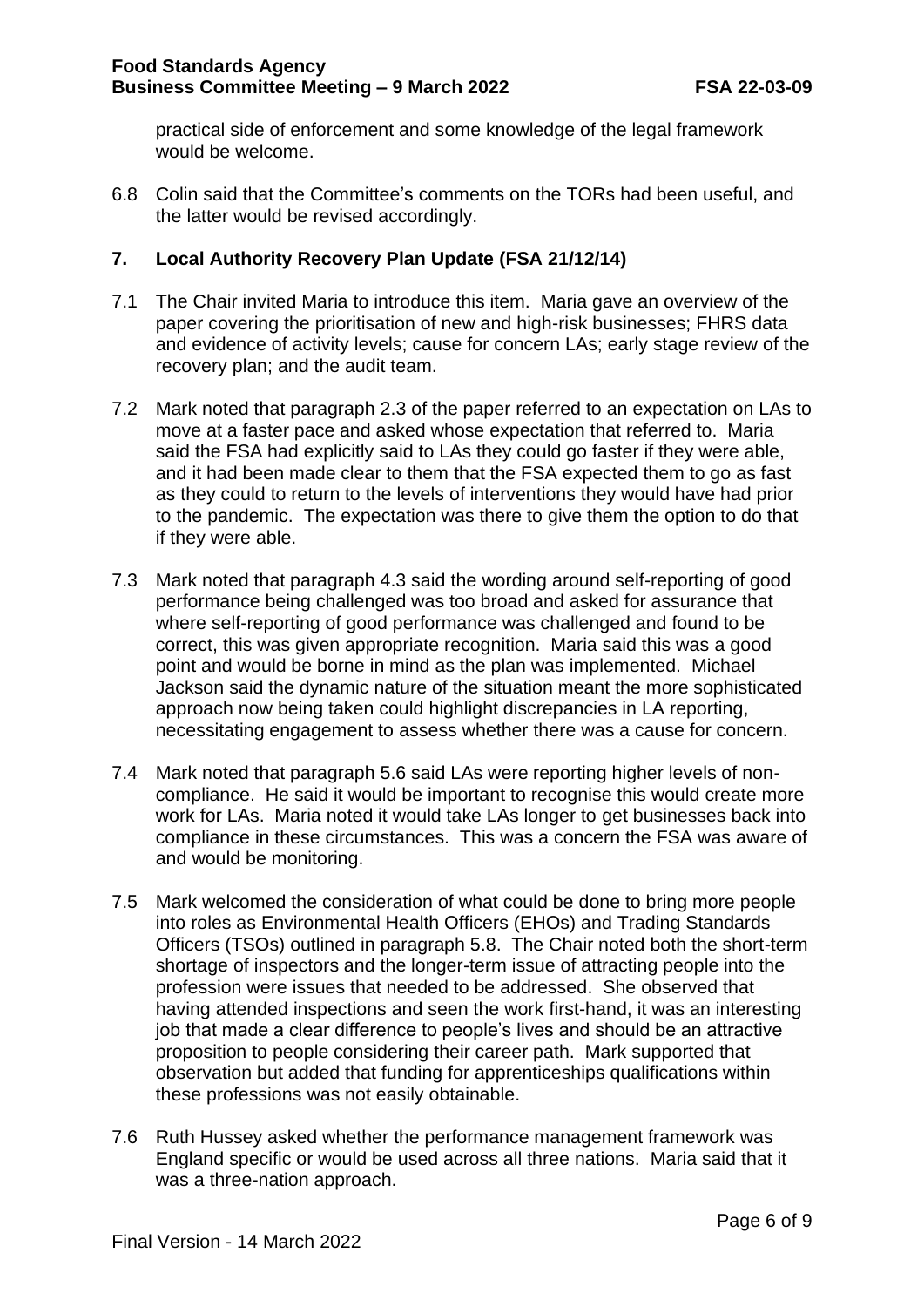- 7.7 Ruth noted the importance of starting to increase inspections after two years of the COVID-19 pandemic and said that the assessment in March needed to consider escalation plans if recovery was not progressing as hoped. Maria said it was important to maintain focus on increasing inspections again but noted LAs were still concerned about their capacity to do that.
- 7.8 Ruth said performance management was important, but an audit programme that looked at qualitative measures would be useful. Maria said the role audit played was important and LAs needed credit for the quality of the work they were doing. Michael said audit activity would be resumed but it was critical to ensure the timing was right to allow verification checks to take place to ensure LAs had appropriate recovery plans in place. This would allow for more evidence for consideration of qualitative aspects to emerge by the start of the next financial year.
- 7.9 Margaret noted lower inspection rates in Wales than elsewhere and asked what the reasons for that might be. Maria said EHOs in Welsh LAs were still being called upon to execute other duties, but FSA in Wales colleagues were monitoring the situation. Peter Price added that the FSA in Wales had good connections with Welsh LAs and assurances had been received that although a higher number of resources had needed to be diverted due to COVID-19 restrictions and higher infection rates, LAs had confidence they would be able to return to the expected numbers of inspections and the FSA was monitoring this carefully.
- 7.10 Fiona noted an ongoing mapping exercise to see whether qualifications could be changed to allow more people to carry out necessary duties and asked when this exercise was likely to be concluded. Michael said the FSA would be looking to better understand what barriers there were in the system around staffing and to conclude the work as quickly as possible. Traditionally, LAs had recruited from the available pool of existing EHOs and TSOs when faced with shortages but as this had become more limited, LAs had increasingly employed graduate EHOs, as well as taking on apprenticeships.
- 7.11 The Chair said it was encouraging that the outlook was becoming more positive. It would be important to communicate to LAs that the FSA was doing everything it could to support their recovery but by the Board meeting in March, a summative assessment would be required. It would be interesting to see whether the different systems operating in the different UK nations led to different outcomes. Ruth said this would be followed up through the work of the Audit and Risk Assurance Committee (ARAC). The Business Committee supported the direction of travel in relation to the longer-term proposals.
- 7.12 Fiona asked if there had been any ideas emerging from the ways in which the money the FSA had given to LAs had been spent that would help with the staffing situation. The Chair suggested a response to that question was considered outside of the meeting.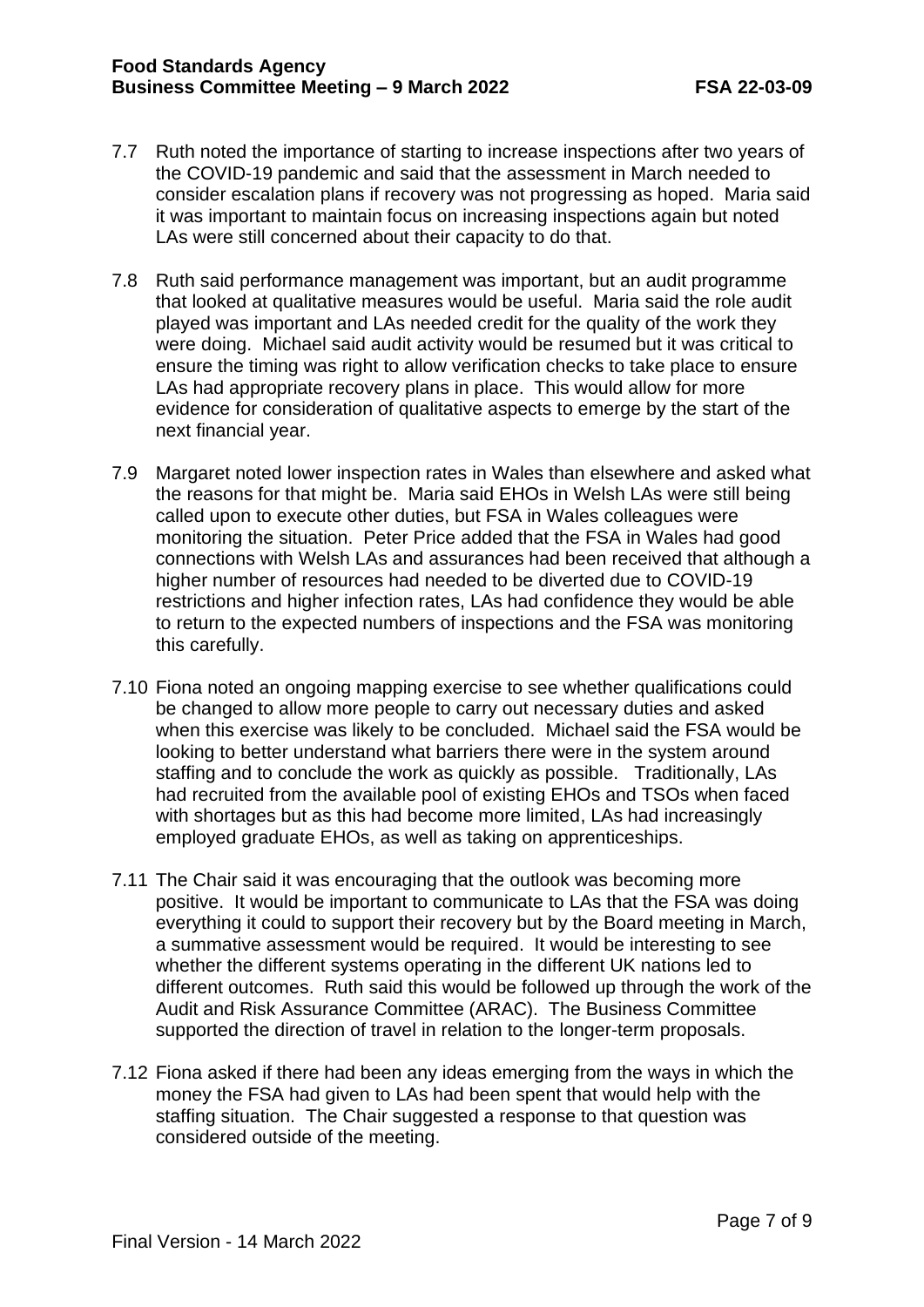### **Food Standards Agency Business Committee Meeting – 9 March 2022 FSA 22-03-09**

Action 4 -**Maria Jennings to respond to Fiona Gately with information on ideas emerging from the ways in which the money the FSA had given to LAs had been spent that would help with the staffing situation in relation to EHOs.**

### **8. Communications Update (FSA 21/12/15)**

- 8.1 The Chair invited Steven Pollock, Sarah Gibbons and Justin Everard to deliver the annual Communications update. Steven, Sarah and Justin delivered a presentation that covered: the operating context for communications work; headline metrics from the past year's activity; contributions through media including social and online media; the proactive media approach; campaigns and awards; parliamentary engagement; internal communications; priorities for the next six months; and collaborative work with an influencer through TikTok.
- 8.2 Timothy noted the parliamentary engagement and asked if there had been any engagement through metropolitan mayors. Steven said there had been no direct engagement with city mayors, but this was something that could be considered for future.
- 8.3 Margaret noted the proactive approach to media engagement and asked whether it was possible to be more proactive around communications on issues such as current staff shortages in LAs. Steven said there had been work, through the EMT and the Business Delivery Group (BDG) to look at the best way of managing these challenges proactively.
- 8.4 Ruth asked about the Government Communications Service (GCS) reform and the impact this had on the choice of campaigns that the FSA, as an independent regulator, pursued. Steven said there were ongoing conversations with GCS about campaign funding in individual departments. The FSA had not been inhibited from pursuing the campaigns it considered appropriate and he was confident that this would remain the case.
- 8.5 Mark said that in the earlier discussion of Performance and Resources Q2 2021-22 (FSA 21/12/12), he had noticed in the figures on FHRS and consumer awareness, that only 51% checked or used the scheme. He asked what could be done to encourage consumers to engage with the scheme as public awareness was a key element in the case for the mandation of the display of ratings. Steven said that communications would continue to support the FSA's push for mandatory display of FHRS ratings in England and seasonal work was undertaken to raise awareness of the scheme, acknowledging that consumer power could be key to making the case for mandation.
- 8.6 The Chair said the Committee welcomed the presentation and were pleased to see the work outlined. The Committee had urged the Communications team to be bolder. Parliamentary engagement was noted as a work in progress and consideration and engagement with city mayors was recommended. The Chair also urged prioritisation of issues around Cannabidiol (CBD) and welcomed the successes outlined with nominations for FSA staff awards.